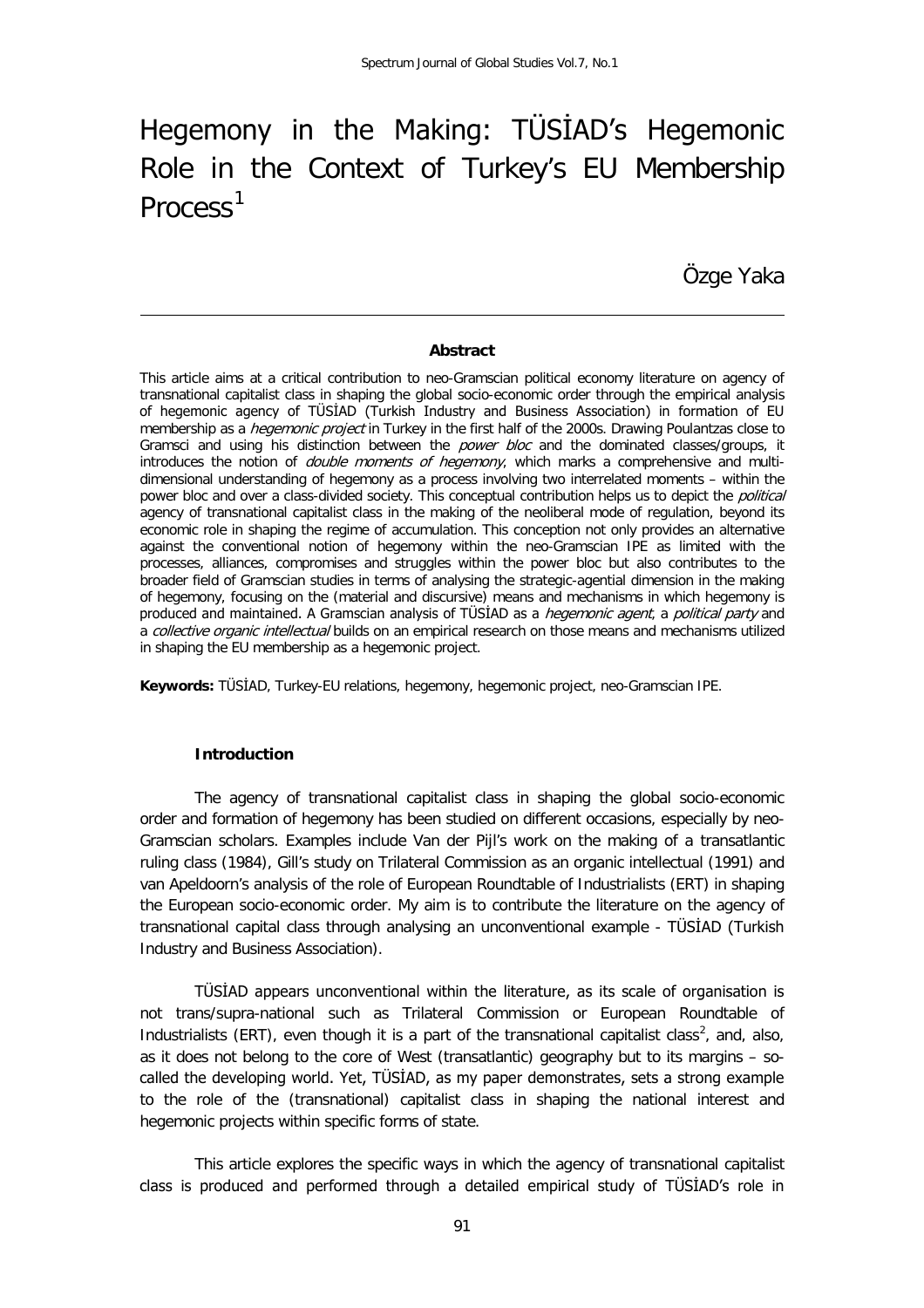formation of the EU membership as a hegemonic project in Turkey between 1999 and 2005 $^3$  $^3$ . It contributes not only to the literature on  $TÜSIAD<sup>4</sup>$  $TÜSIAD<sup>4</sup>$  $TÜSIAD<sup>4</sup>$  but also to the broader discussion on the role of business associations within contemporary forms of governance. Going beyond the limited pluralist understanding of business associations as lobby groups or organisations of interest representation, my approach focuses on the strategic capacity of TÜSİAD to formulate a political vision and produce consent through and within complex political, ideological and discursive struggles. A Gramscian analysis of a business association as a hegemonic agent, a political party and a collective organic intellectual provides the conceptual tools to analyse the political agency of the transnational capitalist class in the making of the neoliberal mode of regulation, beyond its economic role in shaping the regime of accumulation.

Besides contributing to the critical IPE literature, especially the neo-Gramscian strands focusing on transnational capitalist class and the wider literature on the agency of business associations, this article also accommodates with the broader area of Gramscian studies and theory of hegemony. In spite of the inflated use of the concept of hegemony in the last decades, there are far fewer extended inquiries into the means, mechanisms, strategies, discourses, actors and struggles involved in producing hegemony in specific spatio-temporal contexts. There is a particular lack of studies exploring the agential-strategic dimension of hegemony, without ignoring the structural processes<sup>[5](#page-18-2)</sup>. In this manner, an analysis of the strategic agency of TÜSİAD in shaping EU membership as a hegemonic project hopefully contributes to the broader discussion on and around the concept of hegemony, through a detailed empirical study<sup>[6](#page-18-3)</sup>.

#### **TÜSİAD as a Hegemonic Agent**

An unconventional analysis of a business organisation as a *hegemonic agent* indicates a comprehensive political role beyond representation of collective interests or lobbying. It is inspired by the neo-Gramscian IPE literature and based on the work of Gramsci, who maintained that, in certain conditions, the bourgeoisie has the capacity to 'transcend the corporate limits of a merely economic group', and to raise itself to the ethico-political level of hegemony, 'capable of absorbing the entire society, assimilating it to its own cultural and economic level' (Gramsci, 2000: 205; 1971, 260). This Gramscian approach provides an operative theoretical framework to understand and analyse an organization such as TÜSİAD, which re-organized itself as a political actor in the conditions of the hegemonic crises of the 1990s (which will be discussed below), seeing that 'the economic stability is a function of political stability' with the words of the ex-president of its High Advisory Council (Koç, 30/05/2003).

It is not a coincidence that the studies on the political agency of the transnational capitalist class are focused on the post-1970s period as the political capacities of the capitalist class has been improved in relation with the decreasing political capacities of the state within the neoliberal form of governance (see Crouch, 2004 and Della Porta and Giani, 2006). As the state loses its steering abilities under the global pressures of an increasingly unregulated market, its capacity to develop a long term vision on behalf of the dominant class without giving in to its immediate economic-corporate interests (Poulantzas, 1978) also weakens. Here, I use Poulantzas' own work to question his notion of the structurally-grounded inability of the capitalist class to achieve internal unity and act as a hegemonic agent because of its tendency to sink into fractional struggles (Poulantzas, 1978). If we adopt Poulantzas' Foucauldian understanding of power as 'a relational system of material places occupied by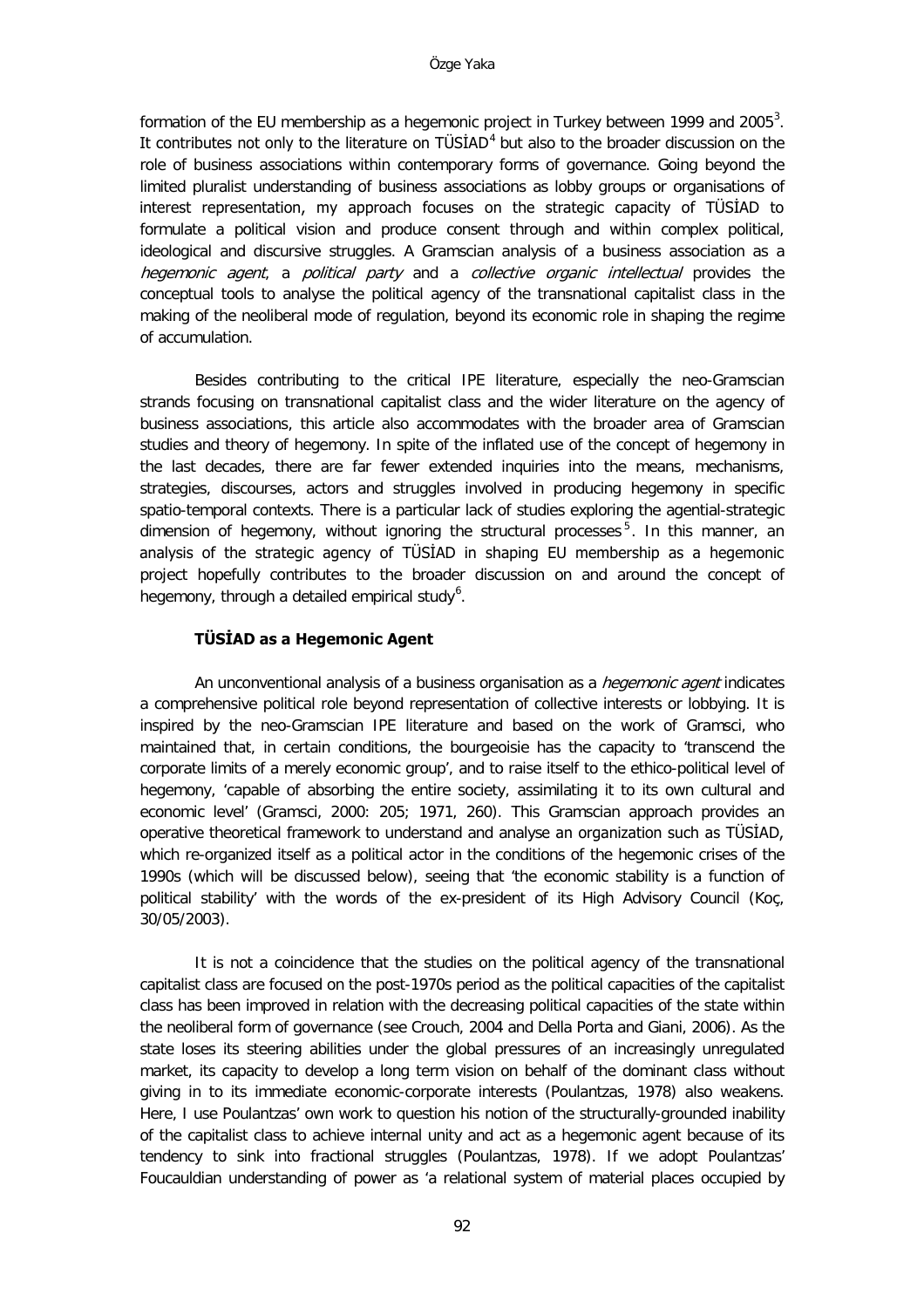particular agents', then the political power and capacities of the state and the capitalist class should be analysed in relation with each other in each and every specific spatio-temporal context. In the case of TÜSİAD, the hegemonic agency of the capitalist class develops in relation with both temporal (global neoliberal restructuring of the state-market, state-society relations in the post Bretton-Woods era) and spatial (the specificities of Turkish case) conjunctures. Based on such a relational understanding of power, this article focuses on the development of TÜSİAD's hegemonic capacity, focusing on its relation with the spatial aspect, i.e. the incapacity of the Turkish state to act as a strategic actor in defining the national interest and shaping a *hegemonic project*.

Instability and short-termism have become key structural features of mainstream politics in Turkey, evidenced in unstable coalitions, successive political crises, and early elections. In addition, deep contradictions within the state structure, especially between the military and governments, provided the ground for three military coups in three decades (in 1960, 1971 and 1980), prevented the Turkish state from establishing a certain level of unity and developing a long-term strategic orientation. Consequently, and in a relational sense, big capital, through TÜSİAD, was forced to compensate for this political, intellectual and moral failure by developing a long-term, strategic orientation beyond the short-term economiccorporate interests and a hegemonic capacity to realize their collective long-term interests.

Jessop's strategic-relational approach<sup>[7](#page-19-0)</sup> is helpful in analysing this response as it suggests that actors are more or less capable of reflecting on structurally-inscribed historical conditions and the prevailing "rules of the game" and, in this light, may be able to change them over appropriate time horizons (Jessop, 2003: 141). This approach is compatible with Gramsci's analysis of the strategic capacities of actors to understand, evaluate, and seek to modify inherited structure(s) through conscious action/struggle. TÜSİAD's emergent hegemonic capacities should then be analysed from a strategic-relational perspective, considering the crises conditions of the 1990s. In the 1990s the country was gripped by a turbulent hegemonic crisis because neither the state nor any other conventional political actor could organize the social formation around a particular hegemonic project. In its search for stability, TÜSİAD developed a political imaginary (the EU membership project), which would steer the roll-out phase of neoliberal transformation and would have the hegemonic potential to address wide sections of society.

The EU Membership was standing in the centre of TÜSİAD's future vision as it addressed the desire of further global integration and political stability deemed necessary to attract foreign capital and investments. Also the project fits well with the neoliberal transformation of the social formation, which was in need of institutional regulation by the end of the 1990s. The EU accession criteria trigger an institutionally-mediated process of neoliberal adjustment and this 'voluntary coercion' (Holman, 2004) is crucial to explain the high commitment of big capital to the EU accession process in Turkey and other candidate countries. In this manner, for TÜSİAD the economic criteria were complementing the IMF programme (TÜSİAD, 13/12/1999), functioning as an external anchor to 'lock-in' the reform process (Öniş, 2003). At the same time, the prospect of membership in the EU was capable of addressing different demands and desires of the majority of the Turkish people, ranging from economic prosperity to human rights and the solution of the Kurdish question.

## **Double Moments of Hegemony**

As mentioned above, Neo-Gramscian IPE in general, and the Amsterdam School in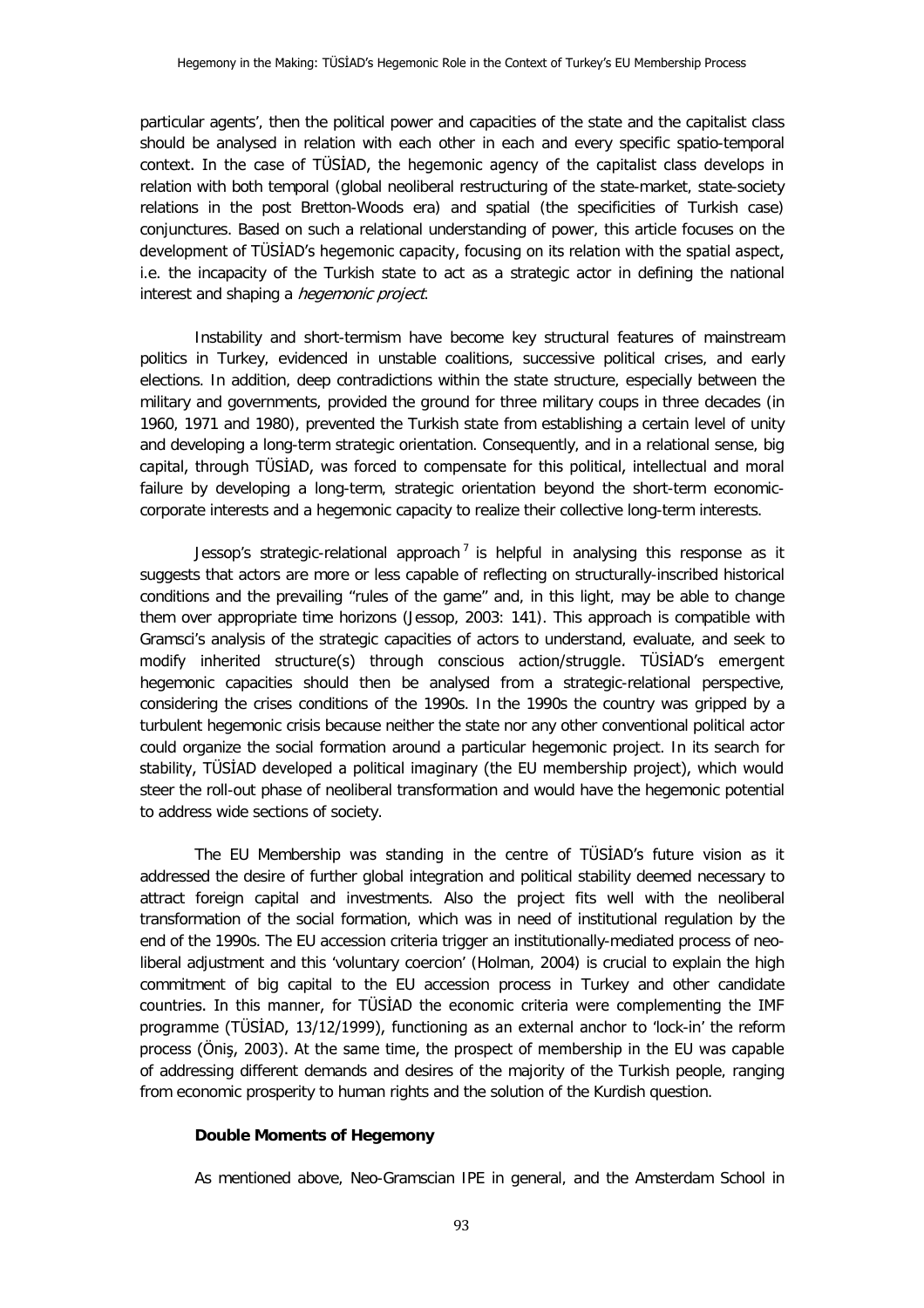particular, challenged the lack of strategic-agential dimension within the theory of hegemony, by focusing on the formation of a transnational capitalist class and its role in neoliberal governance. The neo-Gramscian literature of IPE is also an inspiring source in terms of their theoretical effort to develop conceptual tools to shed light on the mechanisms of articulation of accumulation regimes, state projects and hegemonic visions. However, it also has serious limitations in terms of the analysis of hegemonic processes. The limitations of the neo-Gramscian IPE literature focusing on the hegemonic agency of transnational capitalist class stems from the limited understanding of the concept of hegemony. Here, I argue a Poulantzasian conceptual vaccine to neo-Gramscian IPE might be helpful to go beyond the conventional understating of hegemony and its limitations.

The concept of *power bloc* is developed by Poulantzas as 'a contradictory unity of politically dominant classes and fractions under the protection of the hegemonic fraction' (Poulantzas, 1978: 239). It resembles the Gramscian notion of historical bloc at first sight, but differs from the latter as it does not include the dominated/subaltern classes and groups. Historical bloc<sup>[8](#page-20-0)</sup>, on the other hand, marks the dynamic ensemble of social relations within a particular social formation, which involves an organic relationship between people and intellectuals, governors and governed, or leaders and led (Rupert, 1993; Buci-Glucksmann, 1980). The term is also used to identify the relationships among class forces, the practical configuration of class relations, alliances, etc. (Sassoon, cited in Morton, 2007: 96). The use of Poulantzas here allows us to take a step beyond the broader configuration of class forces and relations and distinguish between the hegemonic processes (compromises, alliances, conflicts, struggles, discourses, strategies, etc.) within the power bloc and those within which hegemony is produced and maintained over the popular masses. Neo-Gramscian IPE, Amsterdam School in particular, tends to limit the analysis with the former, adopting a largely top-down perspective on hegemony as Germain & Kenny (1998) and Owen Worth (2008) stress.

A good example is Bastiaan van Apeldoon's study on ERT (2002), which focuses on the agency of the transnational capitalist class on the EU level and has been inspiring to develop my own analysis both in terms of its rich insights and limitations. The strength of the study is its capacity to detect the strategic role of ERT in formulating the general capitalist class interest, from the vantage point of transnational industrial capital, and in shaping Europe's socio-economic order (van Apeldoorn, 2002). Hence, van Apeldoorn shows the capacity of the representatives of transnational industrial capital to transcend 'the corporatist level inasmuch as it is tendentially articulated at level of hegemony' (van Apeldoorn, 2002: 106)<sup>[9](#page-20-1)</sup>. Although his sets a good example in terms of exploring the hegemonic capacities of European transnational industrial capital, developed and exercised through ERT, it also reflects the limitations of (early) neo-Gramscian IPE.

To go beyond those limitations and develop an alternative analysis, I claim, one needs to take a step forward both in the conceptual and the empirical levels. In the conceptual level, adopting Poulantzas' conceptual distinction between the power bloc and subordinated classes/groups is useful. What follows is that the political practices of the hegemonic class could be analysed under two rubrics: constitution of 'the unity of the dominant class(es) out of the isolation of their economic interests' and constitution of their strictly political interests 'by means of a whole political-ideological operation of its own' as 'the representative of the general interests of the people/nation' (Poulantzas, 1978: 137)<sup>[10](#page-20-2)</sup>. In the light of Poulantzas' insights, I conceive hegemony as a process including two interrelated moments – which I call *double moments of hegemony*, within the power bloc and over a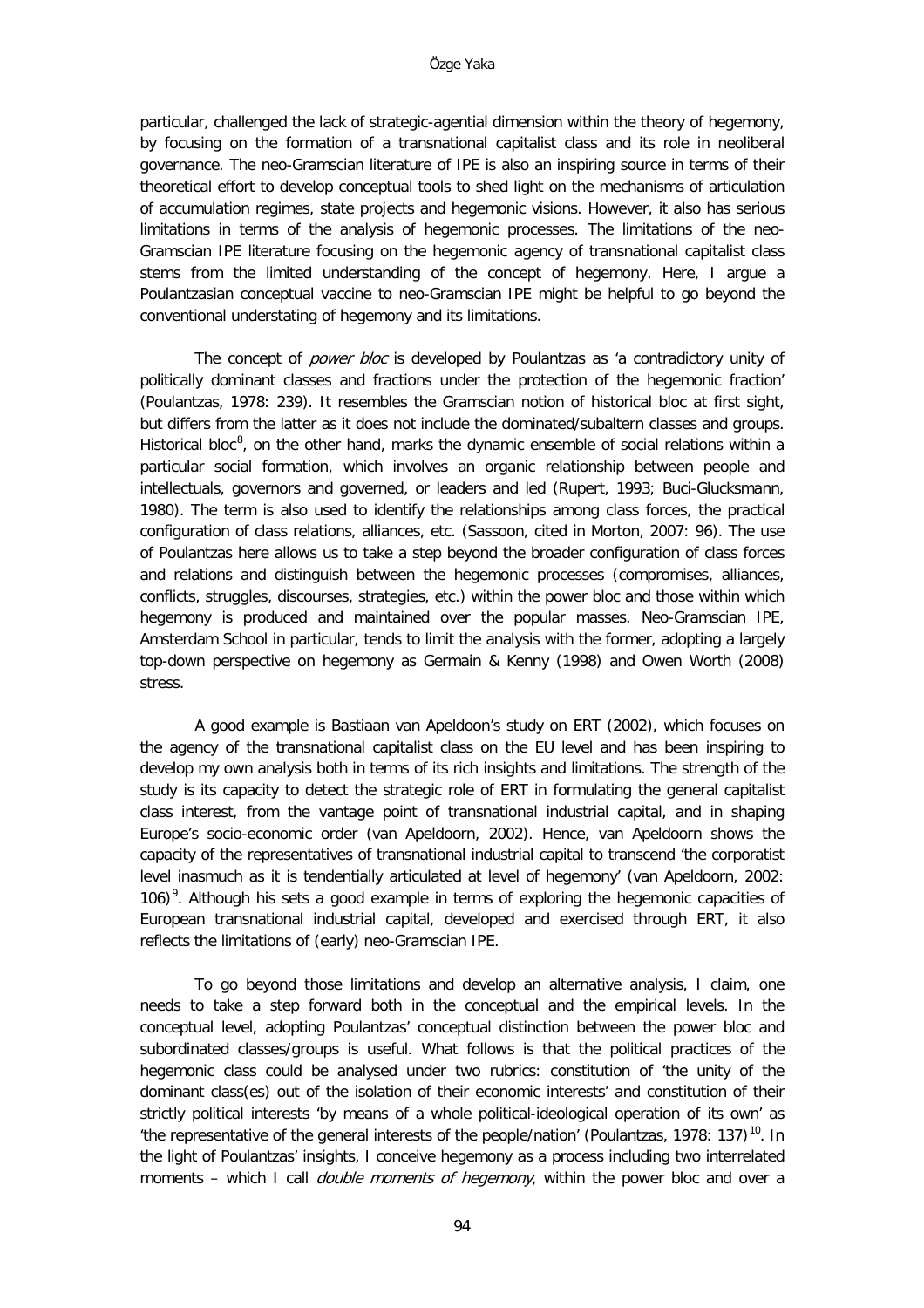class-divided society.

This conceptual contribution, inspired by Poulantzas, is also compatible with the spirit of Gramsci's work, who wrote at length on the hegemonic processes take place in the social realm, in the areas of education, popular culture, folklore and religion and whose concept of hegemony is much more complex, layered and multi-dimensional than the version neo-Gramscian IPE adopts. For the purposes of my study, Gramsci's depiction of three levels of collective action is particularly important. The first moment of collective action Gramsci defines is the economic-corporate level, in which 'a tradesman feels obliged to stand by another tradesman, a manufacturer by another manufacturer, etc.' (Gramsci, 1971: 181). The second moment is that 'in which consciousness is reached of the solidarity of interests among all the members of a social class' (Gramsci, 1971: 181). In this moment, a class conceives itself as a class, organize itself around its interests and intervenes in the legislation and administration in line with those interests.

However, Gramsci adds, the class acts still within the economic field in the second moment. The ERT, which seems to limit its activities to the level of European power bloc and strives to shape the European socio-economic order (first towards neo-mercantalist then neoliberal principles) might be a suitable case to explore this second moment. But this is not where the story ends for the theory of hegemony. Only in the 'third moment', a class 'transcends the corporate limits of the purely economic class, and ("in their present and future development") can and must become the interests of the other subordinate groups, too' (Gramsci, 1971: 181). In this *political* phase, classes organize themselves as parties, in the very societal level, addressing the demands and interests of different sections of the population. My conceptualization of double moments of hegemony and empirical work on TÜSİAD response to Gramsci's distinction of economic and political phases of collective action.

Beyond the conceptual level, however, van Apeldoorn's scope of analysis is also embedded in the limitations of the empirical case itself (as ERT seems to limit its activities to the level of the European power bloc). Then, considering the spiral process of social research in which the empirical work and theoretical framework inform and modify each other at every step, one could argue that another empirical study is the way forward to develop a more comprehensive understanding of hegemony. TÜSİAD is a good example as, unlike ERT, it operates at both levels (within power bloc and wider public) and engages in a broader range of activities<sup>[11](#page-21-0)</sup>. In this manner, this article uses the case of TÜSIAD to illustrate hegemonic capacities of the capitalist class both within the power bloc and over the society.

TÜSİAD, I argue, also provides a good example to explore the political moment Gramsci defines, where a class, through its organization, operates in the social realm to shape the hegemonic struggles within society through various material and discursive means (compromises, alliances, technologies of power and knowledge, discursive strategies, etc.). This is a struggle partly to *relate* with the actual demands and interests of different sections of the society and partly to *invent* them. It is a continuous process of articulation, identification and invention to balance the interests of different classes and groups in and around a hegemonic project (which would, inevitably, favour the interests of a particular - in this case the capitalist - class).

If my observation of the different sites, scales, and range of ERT's and TÜSİAD's activities is correct, this particular empirical study, conducted on the activities of TÜSİAD in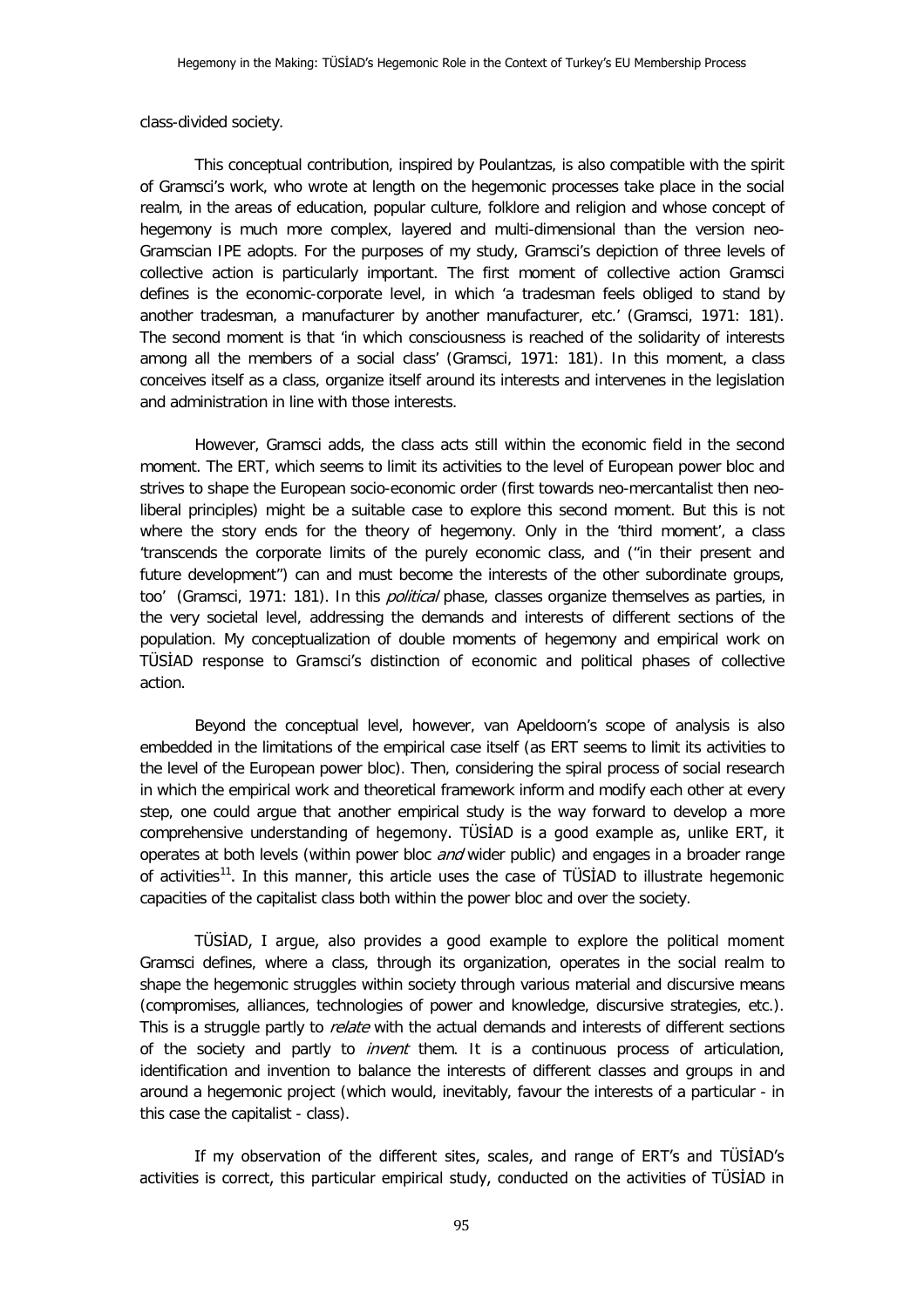Turkey within the context of the EU membership process, would open up theoretical opportunities to develop a more comprehensive understanding of hegemony, one that can address the hegemonic activities and struggles at the societal level, besides those in the power bloc. Indeed, a central objective of my study is to utilize the theoretical opportunities provided by the unique example of TÜSİAD and contribute some broader, if modest, conclusions to theoretical work on hegemony $^{12}$ .

The focus of analysis, i.e. the hegemonic agency of TÜSİAD in the case of EU membership process of Turkey, between 1999 and 2004, is chosen as it serves to the purpose of exploring the double moments of hegemony. The EU membership process acted as a successful *hegemonic project*, albeit for a certain period of time, which was instrumental in addressing and articulating the demands and interests of the popular masses, beyond providing unity and direction to the political regime. Hence, as a social and political project which cannot be reduced to an accumulation strategy, it involves the formation of hegemony within the social sphere, among the masses, the 'subaltern' as Gramsci calls them, which goes way ahead of the alliances and compromises take place within the power bloc.

#### **The First Moment – Formation of Hegemony within the Power Bloc**

The first moment, in which, with van Apeldoorn (2004: 155), 'capitalists transcend the logic of market competition and reach a temporary unity of strategic orientation and purpose, enabling them to articulate (vis-à-vis other social classes or groups, as well as vis-àvis the state) a "general capitalist interest"', is crucial in cementing a power bloc and formulating a hegemonic project. In this first moment a specific section/fraction of the dominant class establishes its hegemony over others through developing a specific account of the general class interest (albeit from its own perspective) and introducing a hegemonic project in line with that. Formulating a general class interest involves various moments of struggle both between the fractions of the dominant class and between dominant and dominated classes as 'a class's objective interests do not appear directly as the threshold of its existence as a distinct class, as some kind of 'situation' of the class-'in-itself' but as the horizon of its action as a social force' (Poulantzas, 1978: 111-112).

The capitalist class is not a uniform entity, of course, but a complex and contradictory ensemble of different sections and fractions. Several theoretical and methodological frameworks conceptualize sections/fractions of capital on the basis of criteria such as: productive vs. money, national vs. comprador, monopoly vs. non-monopoly, and small vs. big. One of the most influential of these frameworks is the 'fractions of capital' approach represented by the Amsterdam School, which differentiates the productive and money (financial) capital in terms of their respective visions and interests. This distinction between productive and money capital could hold for certain historical periods but it should not be seen as an ahistorical property of the organisation of the capitalist class, since the conditions of existence and the composition, and hence the visions and interests, of financial and productive capital are shaped historically. For instance, as production began to be organized globally, the argument that productive capital is 'structurally' tied to the fate of national states and that the ideological outlook of the productive capitalist tends to be oriented towards social protection might no longer be as valid as in the immediate post-war period. Also, given the circumstances of concentration imposed by globalization, it is less likely that productive and money capital appear separate; indeed, in most cases, they tend to be bound together.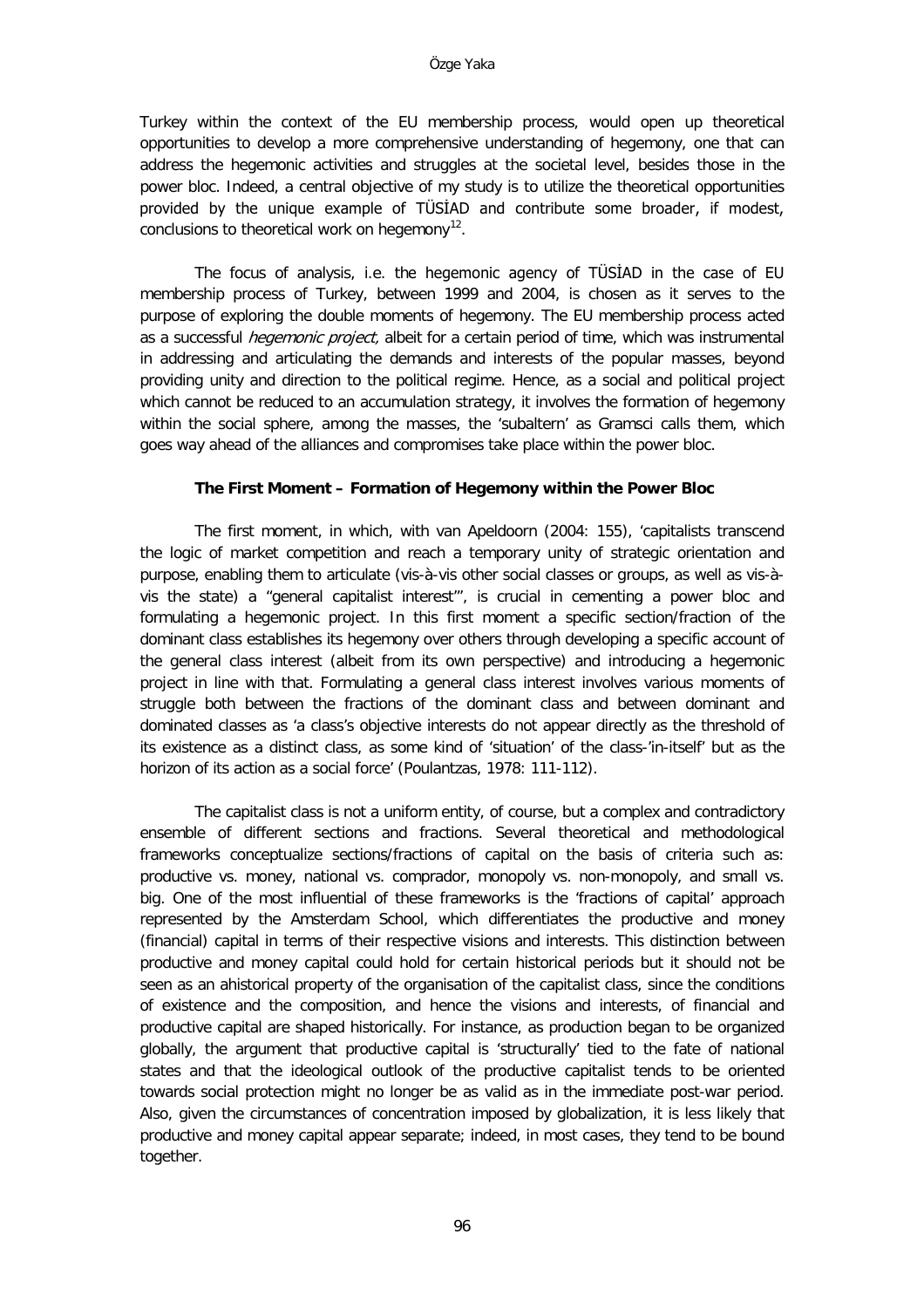In Turkey, it is impossible to separate financial from industrial capital because every big holding has financial and productive branches<sup>13</sup>. Therefore, this distinction is analytically unhelpful for the Turkish case. Explaining why this distinction is not helpful to analyse Turkish case, Fuat Ercan (2009) makes another argument that functions of capital should not be confused by fractions, and capital fractions, thus, should not be defined by the sectoral differences. Fractions of capital, for him, are about organisational formations of capitalists that aim to shape the objective conditions (in political, social, economic and ideological ways) in their favour. Ercan's point stresses the importance of agency and how it is organised and defined by the capitalist actors themselves (i.e. how do they become 'a class for itself' in the classical Marxist language). If we look at the membership criteria of TÜSİAD for example we see that what matters, for the formation of shared interests, a common vision and a strong agency to pursue those, is not sector, but size. So, I argue, a more useful distinction, given the holding company structure in Turkey, is that between big capital and small or mediumsized capital. If we choose to analyse the contradictions within the capitalist class using the size of the capitalist enterprises as the main criteria, we can see TÜSİAD as the representative of the hegemonic fraction (big capital) within the power bloc, which also contains small and medium-sized capital. TÜSİAD used various tools and mechanisms to pursue its leadership role and to unite other fractions of capital, the small and medium-sized capital, around the project of EU membership in the first half of the 2000s. The most important was to establish the Turkish Industrialists' and Businessmen's Associations Platform (TSP hereafter) in  $2000^{14}$  $2000^{14}$  $2000^{14}$ .

The TSP was an attempt to unite the big Istanbul-based capital with Anatolia's SMEs, represented by local and regional SİADs. It comprised 48 local and regional SİADs such as Ankara SİAD, Trabzon SİAD, Bursa SİAD, Mersin SİAD, etc. TÜSİAD, which took the initiative in establishing the Platform, acts as the big brother within the TSP. In this sense, the TSP is a means through which TÜSİAD undertakes the intellectual-moral leadership of the power bloc. Besides its moral-intellectual leadership, TÜSİAD also functions to maintain a compromise among different sections of Turkish capital by balancing their material interests around its own interests and objectives.

A detailed examination of the press announcements and summit decisions of the TSP reveals how TÜSİAD uses the TSP to balance the diverse demands and interests of different sections of Turkish capital, to manage the contradictions and tensions between them, and to unite different interests and demands around its own agenda, namely the EU membership project. For instance, issues such as regional development, elimination of regional differences, encouragement and subsidizing of the SMEs (TSP: 25/11/1999); minimization of inequalities in income distribution and elimination of poverty (TSP: 03/12/2004), which was not mentioned in TÜSİAD's own declarations, stand out in TSP's press announcements and summit decisions.

This means that TÜSİAD gives local and regional SİADs a forum to raise their voices, express their demands and pursue their interests through the TSP with the aim to balance the diverse interests of different sections of capital. In this sense, we can state that TÜSİAD, through the TSP, takes systematic account of interests and demands of small and mediumsized capital, 'shifts its position and makes compromises on secondary issues' (Jessop, 1982: 148) in order to establish its hegemony within the power bloc and mobilize their support on its primary agenda. Indeed, the centrality of the theme of EU membership, in terms of the strong support of the TSP to the EU membership project in general, denotes the success of TÜSİAD in its hegemonic attempt, for the historical period in question. To illustrate: TSP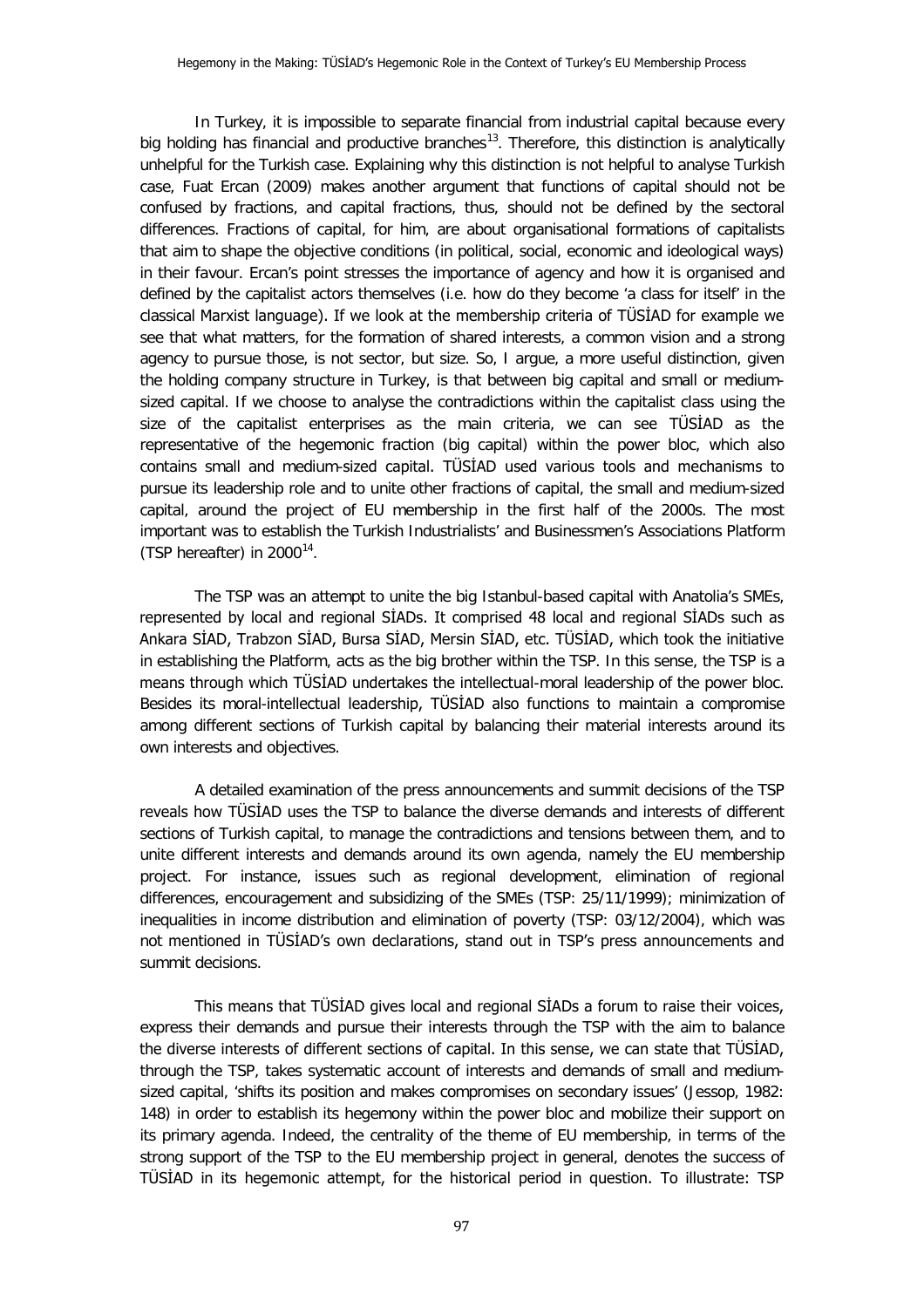defined the EU membership project as the sole development strategy and social model for Turkey and as essential for both short-term macroeconomic stability and long-term development targets; stated that EU membership is a vital national cause that should not be used for election propaganda; and declared that the launch of the accession negotiations with the EU is the primary agenda of the country (TSP: 04/06/2004). Defining the EU project as the 'future of our children', the TSP also targets the government with a striking warningthreat tone by insisting that statements on EU membership issue should be considered carefully because 'the market' reacts to even tiny changes in EU-Turkey relations (TSP: 24/09/2004). It is very striking that in each summit of TSP (TÜRKONFED after 2004), the chair of TÜSİAD makes the final speech after the chair of TSP, relating the demands of the local and regional business associations and sectoral federations to the main agenda of big business, the EU membership process for the time period.

## **The Second Moment – Formation of Hegemony within Society**

Besides articulating different sections of capital in the EU membership project, TÜSİAD was also instrumental in the making of the 'national-popular', i.e. in the formulation of the project as the collective will of Turkish society. This process of the formation of societal hegemony involves more than persuasion as hegemony is qualitatively different from, and cannot be reduced to, legitimacy or consensus because it entails not passive acceptance by the dominated classes but their active attraction thereto. Hegemony is not the result of political persuasion, imposition or inculcation but it is formed through intellectual and moral leadership (Buci-Glucksmann, 1980: 56-57; 1982: 120). This intellectual leadership is closely related to the strategic capacity to formulate the interests of its own class/group as a national-popular programme that can address the subordinate classes/groups as well. However, for the formation of hegemony in the societal level, this programme, the hegemonic project, should be diffused within the society through various discursive tools, techniques and practices; it should be adopted by various social agents, shape the popular understandings of people, their common sense and by doing that, should form a new collective will. This marks, what I call, the second moment of hegemony.

What makes TÜSİAD an exceptional and interesting case is its highly developed understanding of the importance of this second moment of hegemony, and its attempts to disseminate its visions and interests in the societal level in the form of a hegemonic project. Statements of TÜSİAD's founding members are illuminating in this regard. Eczacıbaşı, the owner of one of the oldest and biggest capital groups in Turkey and one of the most powerful businessmen, defines TÜSİAD's primary mission as determining the direction of national interest. He also states that the 'democratic pressure groups' could succeed as long as they unite the interests of the sections they represent with those of the country. He also underlines that such groups should also *convince* the society in their formula of unification. (Eczacıbaşı, 1992: 13). In this sense, it is not surprising that TÜSİAD has constantly stressed the importance of social consensus and identifies the formation of social consensus as one of its main missions (TÜSİAD: 05/06/2002). TÜSİAD's founders continuously underline that they are pursuing the interests of the whole country, not the particular interests of a person, organization, group or class (Koç, 25/01/2007; Kayhan 15/01/1999). One of its ex-chairmen, Ömer Sabancı, similarly defines TÜSİAD as the only organization capable of developing a vision, designing a future and proposing certain strategies for the country as a whole which does not abstain criticizing the political power and even encountering with it when the political power (the government) act against the 'national interest' (Sabancı, 25/01/2007).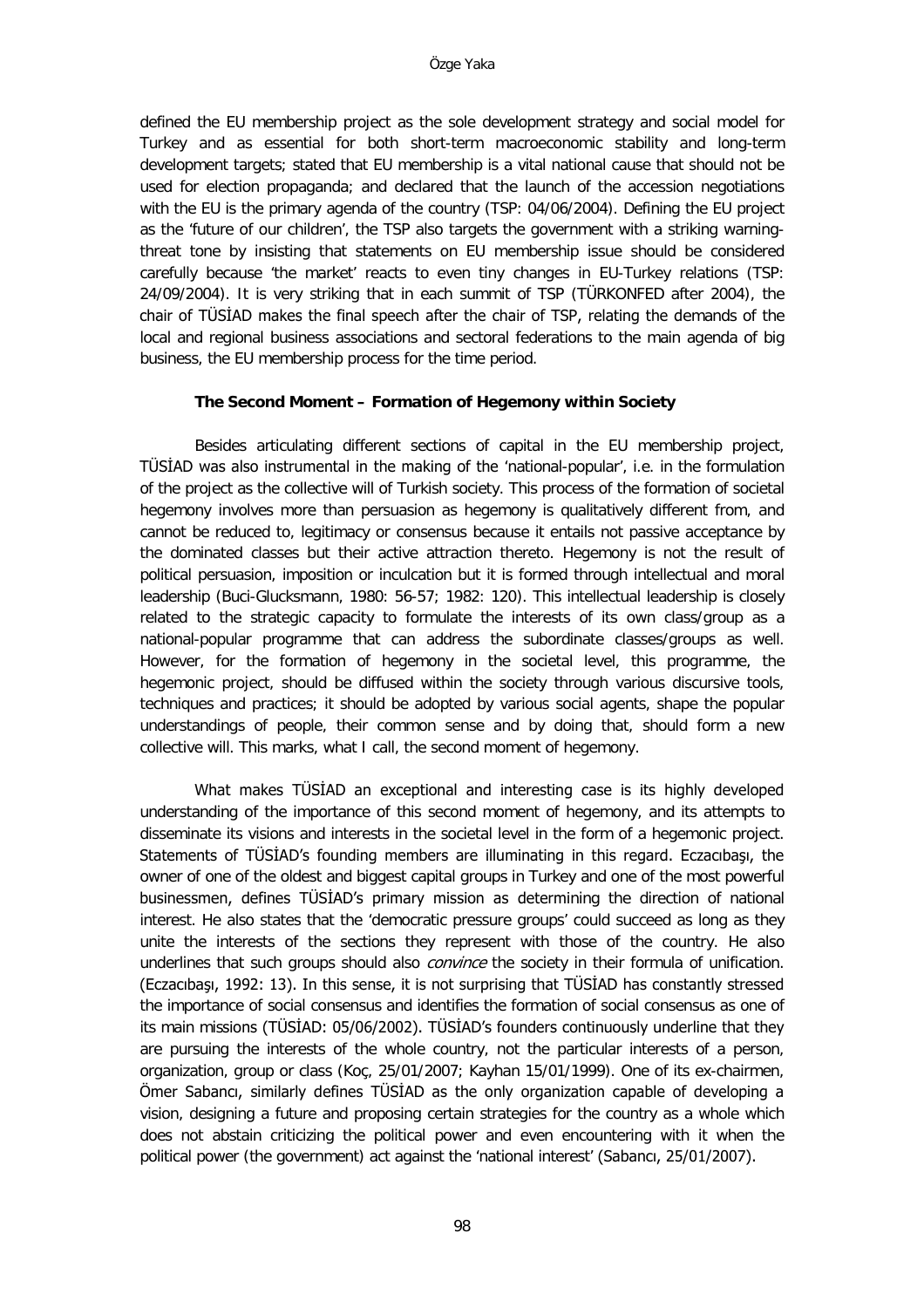In defining TÜSİAD as a hegemonic agent I develop an alternative approach to a very established line of thought in Turkish social sciences, which understands the social formation on the basis of 'strong state – weak bourgeoisie/civil society' dichotomy. This line of thought interprets TÜSİAD's attempt to associate its own demands and interests with the national/general interest as a sign of a 'historical' weakness of the bourgeoisie, its lack of legitimacy and its dependence on the state (Buğra, 1994; Demirkol, 2009). Theory of hegemony, I argue, opens up a new conceptual path to develop an alternative interpretation as the formation of hegemony is crystallized in the linkage established between the generalnational interest and the interest of the dominant class. Through this linkage the dominant class articulates the demands and interests of subordinate classes/groups. However, as Yalman (2001: 31) emphasizes, liberal-individualism and statist-institutionalism could not analyse the hegemonic attempts of the dominant class, as they cannot escape the confines of the Weberian problematic of legitimacy. Moreover, neither state-led development of the capitalist class nor its activities of social responsibility, charity, etc., are unique to the Turkish social formation. Thus neither feature proves the weakness of the capitalist class, its dependence on the 'strong' state, or its lack of legitimacy. On the contrary, according to my own research, defining itself on the basis of national interests does not indicate the weakness of the bourgeois class but its hegemonic strength. TÜSİAD's role in settling the Cyprus problem exemplifies this. In addition, an 'intrinsically legitimate status' is not something that, as Buğra holds (1994: 8), western bourgeoisies naturally have and the Turkish bourgeoisie lacks; it is something to be won through complex hegemonic-ideological struggles in each and every spatio-temporal context.

Ayse Buğra and Osman Savaşkan provide a sophisticated version of this account in their new book New Capitalism in Turkey: The Relationship between Politics, Religion and Business (2014), which is represents a particular combination of Polanyian political economy, institutionalist analysis and a version of historical sociology that aims to 'bring the state back in' to the analysis of state-society relations. Even though Buğra and Savaşkan see the formation of TÜSİAD in 1971 as an attempt to be 'less dependent to the state' (2014: 36), they still maintain their analysis of dependency of big business to the state in defending that the nature of the relationship between the government and voluntary business organisations determines the strength and weakness of the business organisations in question (2014: 190). According to Buğra and Savaşkan confrontational relationships with the government weaken voluntary business organisations and their power and influence on their members, while coherent relations with the government do the opposite. This one-dimensional relationship between the government and big business not only overlooks the relational nature of statesociety relations, but also ignores the historical facts that the government can also be weakened, and even be overthrown, through the confrontation with the big business as it happened in 1979, when the CHP (Republican Peoples Party) government was forced to resign after a big media campaign of TÜSİAD against the government, demanding full liberalization, strict monetary measures, abolition of state controls and a comprehensive tax reform (Arat, 1991).

In opposing this particular interpretation of state-business relations crystallized in Buğra's approach, I aim to develop the notion of hegemony in the Turkish context, by analysing TÜSİAD's hegemonic agency not only within the power bloc but also over the society. I do this in two steps: analysing TÜSİAD's functioning as a *collective organic* intellectual to shape the common sense and form a collective will and as a political party to regulate the political sphere. It is an established fact that the activities of TÜSİAD have been expanded and varied during the 1990s as the organisation started to develop perspectives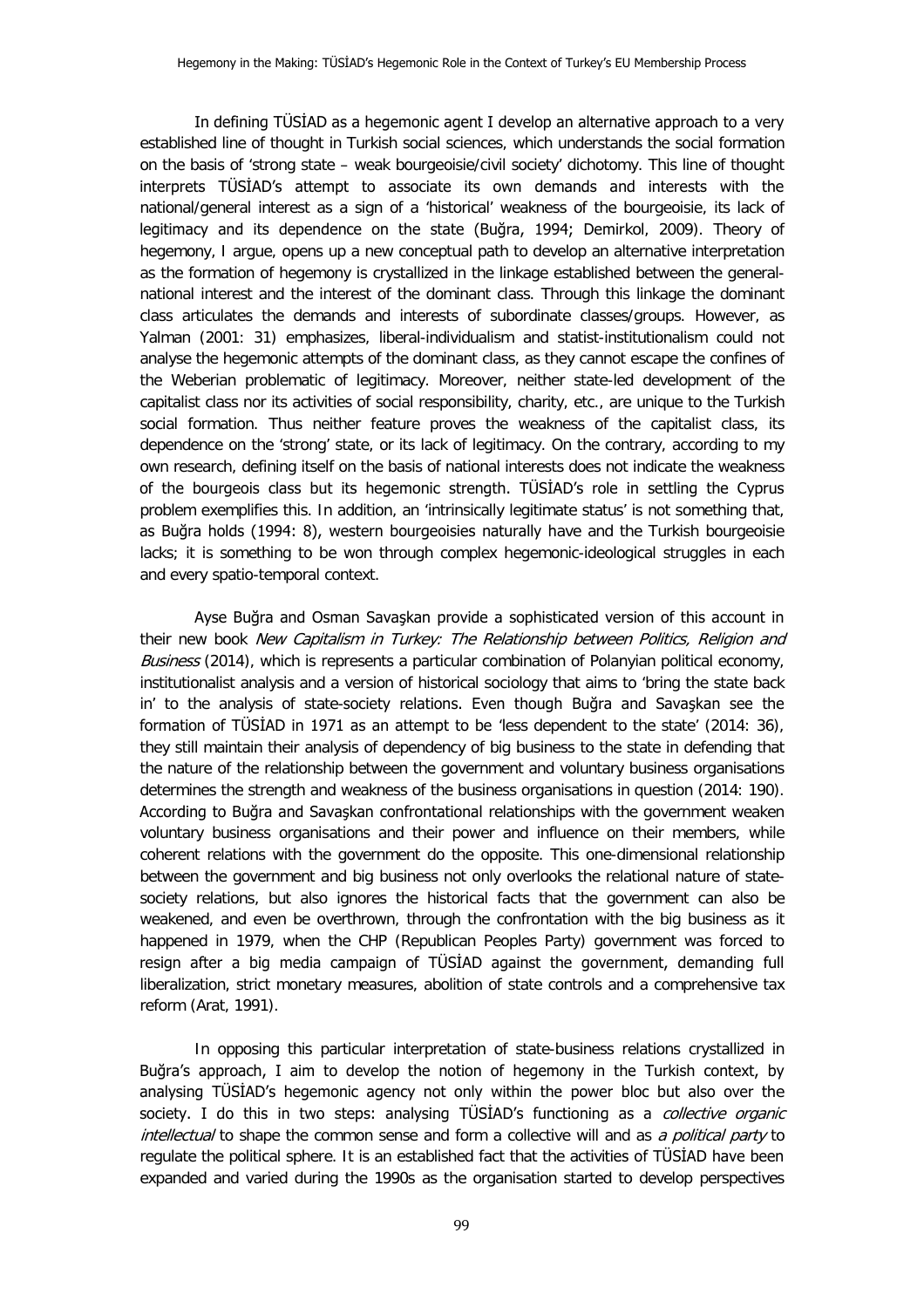and policies in each and every aspect of economic, social and political life from democratisation to women's rights, from public reform to competitiveness (Güzelsarı and Aydın, 2010: 60-61). However, no analysis has been made to conceptualize the transformation of TÜSIAD into an intellectual and political agent during the 1990s, in relation with the political conjuncture and the global dynamics. I aim to analyse this transformation with Gramscian concepts, paying close attention to both the organizational structure of the organization and its activities.

# **TÜSİAD as a Collective Organic Intellectual**

Hegemonic processes involve a struggle in and around the *common sense*<sup>[15](#page-23-2)</sup> and any attempt to build hegemony is also an attempt to shape common sense, to 'make it a coherent unity' (Gramsci, 1971: 324). This is mainly the task of intellectuals, 'a group of people specialized in conceptual and philosophical elaboration of ideas' (Gramsci 1971: 334), by remaining in contact with the 'simple', giving common sense a certain sense of coherence in line with the hegemonic project in question. The Gramscian notion of the organic intellectual<sup>[16](#page-23-3)</sup> is central to understanding the hegemonic role of TÜSİAD. In other words, the 'secret' of TÜSİAD's hegemonic capacity lies in its use of the country's intellectual resources for the realization of its class interests. I claim that TÜSİAD functions as a collective organic intellectual, a concentrated, intensified materialization of bourgeois intelligence.

TÜSİAD's re-constitution of itself as a collective organic intellectual had been realized through an organizational re-structuring to enhance its hegemonic-intellectual capacities. In a sense, organizational, hegemonic, political and intellectual capacities of the organization have been developed in close connection with each other. In the centre of this enhancement stands the development of TÜSİAD's political-hegemonic imaginary in the 1990s (see below). TÜSİAD re-organized itself as an organic intellectual to produce knowledge and strategy on the main issues and problems facing Turkey within the conditions of the 1990s. The urge was to overcome the crisis of hegemony by formulating new policies, strategies and discourses. TÜSİAD's hegemonic power, in this sense, grew in close connection with its capacity to produce knowledge.

In 1992 TÜSİAD began to publish a monthly journal called Görüş (Opinion). Its purpose was, as explained by its then-chairman Bülent Eczacıbaşı, communicating TÜSİAD's proposals on the country's socio-economic problems to the public and thereby mobilize public opinion behind them (Eczacıbaşı, 1992: 1, 3). This decision could be seen as the initial point in the development of its political hegemonic imaginary and also its hegemonic agency within the wider society. And, the publication of 'Perspectives on Democratization in Turkey' in 1997, written by a distinguished academic, Prof. Bülent Tanör, can be seen as a second turning point as it was TÜSİAD's first report which was not related with its default subject, economy, and triggered huge discussions in the country.

In line with those steps and in accordance with its new role, TÜSİAD has gone through a substantial organizational re-structuring. It started establishing working groups and employing young experts and intellectuals to produce the knowledge required for a hegemonic strategy, in 1994. Currently hundreds of young scholars and professionals, all of them very well educated either in the best universities of Turkey or abroad and most of them with masters and PhD degrees, are working for TÜSİAD. The important characteristic of its organizational structure is that TÜSİAD associates the leading capitalists of the country, who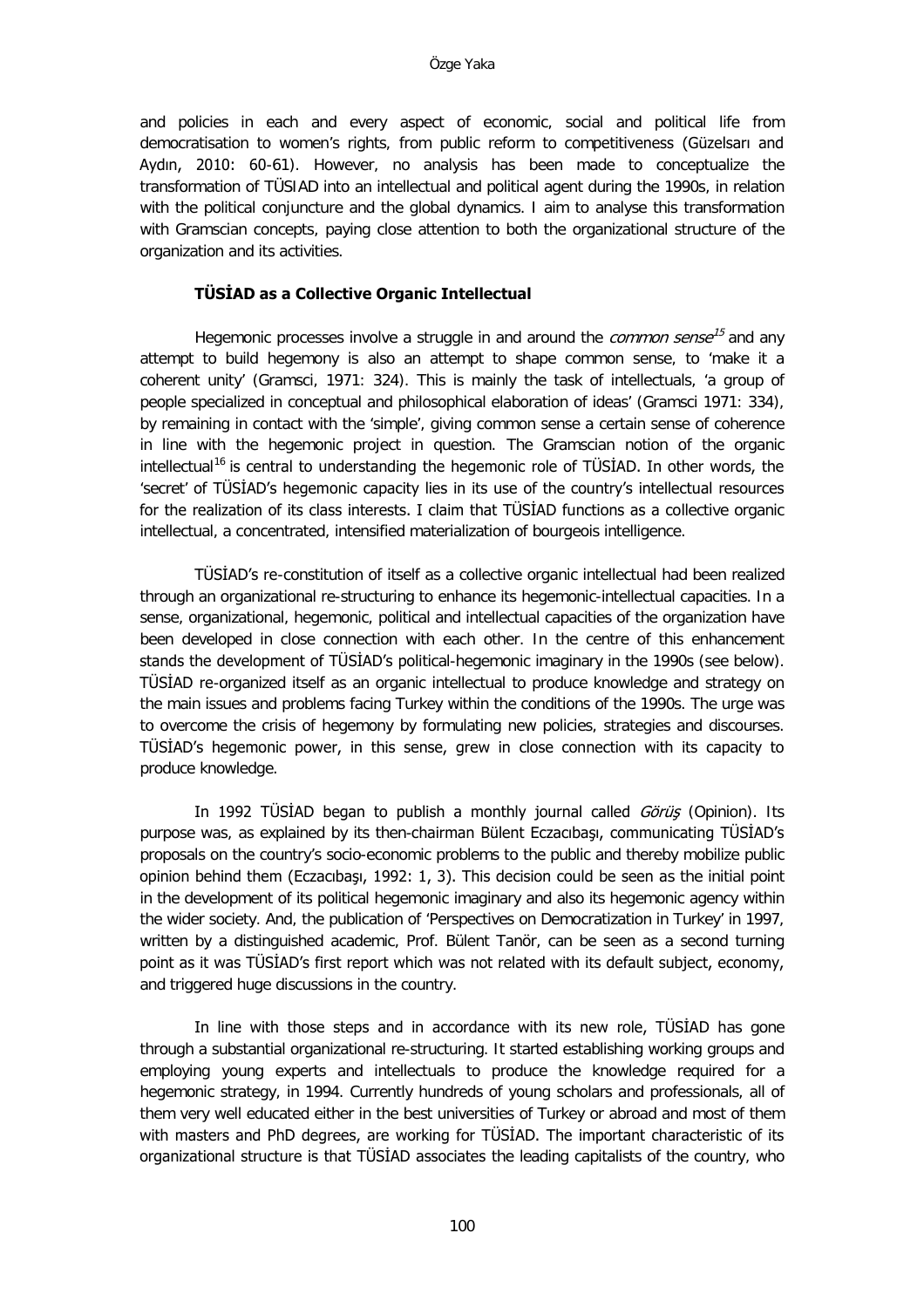are the members of the major boards of TÜSİAD, namely the High Advisory Council and the Board of Directors, and young experts-intellectuals.

Although the Board of Directors takes main decisions in light of the recommendations of the High Advisory Council, it is only the tip of a huge iceberg. Below, there is a large body of experts and intellectuals who provide the material-intellectual basis on which TÜSİAD acts. In other words, the top councils of TÜSİAD filter the material and knowledge that they could not produce themselves, from their vantage points and interests. This material is prepared by experts working in its committees and working groups. Ten main committees are chaired by the members of the Board of Directors and a further thirty-five working groups work under those committees<sup>[17](#page-23-4)</sup>. The experts employed in these working groups mainly monitor the environment, gather background information and specific data used to develop a strategic vision on this specific areas. They are the backroom actors who prepare the ground for the formation of TÜSİAD's long-term, strategic outlook by working on various specific subjects critical for its overall hegemonic imagination.

The TÜSİAD-University Partnership Forums, formed to 'conduct research projects at an international standard and collaborate with related research centres in foreign countries with the aim of supporting TÜSİAD's research and opinion-forming process with academics and scientists'  $18$  are crucial in terms of knowledge production and projection. TUSIAD established three university partnership forums: The TÜSİAD–Sabancı University Competitiveness Forum (REF), The TÜSİAD–Koç University Economic Research Forum (EAF) and the TÜSİAD–Boğaziçi University Foreign Policy Forum (DPF). All three forums have a Board of Directors and an Executive Board of themselves, which unite high level members of TÜSİAD with academics from the university in question. Also each forum employs several junior level researchers and administrative staff to conduct the projects.

Apart from the research projects, these forums organize meetings, seminars, and conferences; publish working papers, reports and books in close connection with global research centres and universities. On one level, they produce knowledge, elaborate conceptual tools within a liberal-individualist theoretical universe; while on the other level they create various platforms to introduce the results of their work first to the business community, intellectuals and the political elite, and then to the society in general. The stress on the global dimension is very important here, as the political and intellectual sources of power of TÜSİAD are not purely domestic. It tries constantly through different means to keep a lively contact with a global political and intellectual community, transferring, adopting, reconstructing and re-contextualizing the global policies, strategies and discourses.

The regular publications of TÜSİAD are also important in formulation of opinions and strategies, animation of the discussion in and around those opinions and strategies, dissemination of them in the societal level and finally, normalisation of them as part of everyday discourses. Görüş, a journal published every two months to discuss the country's main agenda, includes articles by leading Turkish academics and intellectuals and by members of TÜSİAD. It is the flagship that leads others in introducing TÜSİAD's views and initiating public discussion. TÜSİAD also publishes Manset (the Headline) monthly, Konjonktür (Quarterly Economic Outlook) every three months, Annual Economic Assessment Report and Private View, in English, every year.

Even more influential than the university partnership forums and regular publications are TÜSİAD's reports, which have become the trademarks of the organization. The reports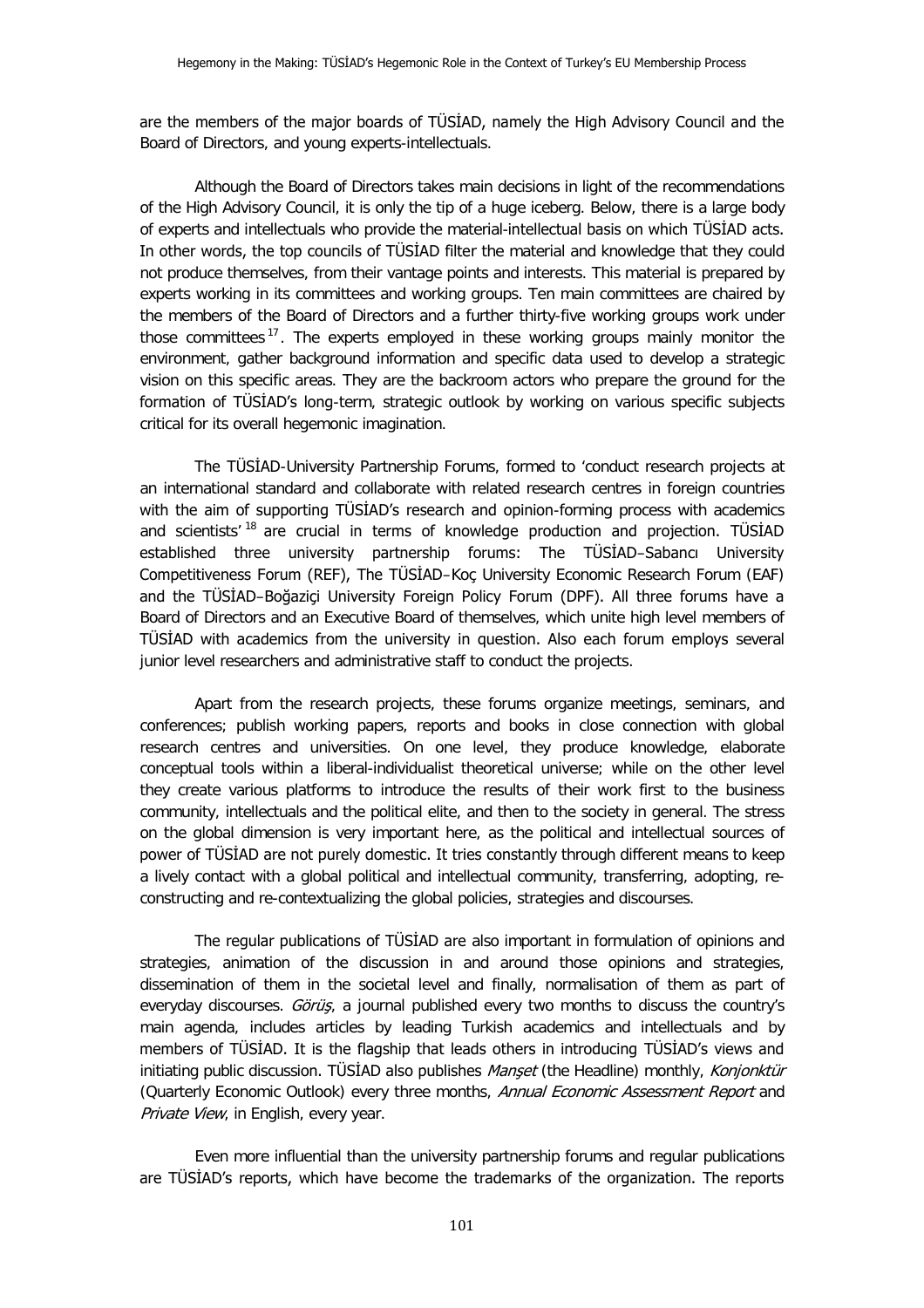are central in terms of its intellectual capacities and its public 'opinion-forming' abilities. TÜSİAD issues many reports every year (57 reports between 2000-2004 – see the appendix), on various issues including the 'purely' political ones such as minority rights and legal reform, mostly written by influential intellectuals on behalf of the organization<sup>19</sup>, to publicize its policy suggestions and to initiate public discussion in the process of the formation of the public opinion. These reports introduced certain ideas and policies that were unconventional at the time and prompted discussions that helped to change public opinion as well as the legalpolitical environment.

In addition to these, TÜSİAD also organizes seminars, meetings and conferences directly in its name, which provide a space for intellectual synergy among the young experts, leading Turkish intellectuals, businessmen and world-famous opinion leaders and lead to formulation of new policies, strategies and directions. These events range from ethical infrastructure to independent regulatory institutions, from intellectual property rights to information technology, from governance to US foreign policy. Most discussions at these events reflect global concepts, tendencies and discussions, thereby opening domestic intellectual space to the global one. TÜSİAD also uses public opinion surveys  $^{20}$  $^{20}$  $^{20}$ , competitions<sup>[21](#page-23-8)</sup> and awards<sup>[22](#page-23-9)</sup> to shape common sense. A dramatic example was the issuing of philosophy, geography and history textbooks for elementary and high schools in 2002. Those textbooks were written by distinguished academics and published to 'promote a contemporary understanding in education' (TÜSİAD: 05/05/2003). This activity intervenes in the roots of common sense, which is mainly shaped within the middle-level institutions of education. TÜSİAD's main aim was to challenge and change the nationalist clichés, which are buried heavily in the textbooks, shaping students' minds from an early age, and which, according to TÜSİAD, prevents the country from adjusting the requirements of globalization, i.e. integrating into the global economy and political bodies, such as the EU.

One dimension of TÜSİAD's intellectual activities is that the bourgeois intelligence, crystallized in a certain hegemonic project, cultivated in several intellectual sites in and around TÜSİAD, is reflected in the platforms where it interacts with other sections of the capitalist class (such as TSP and TÜRKONFED) and with the political elite (the first moment of hegemony). The effect of those activities, however, goes beyond the limits of the first moment as TÜSİAD's wide range of intellectual activities and its functioning as a collective organic intellectual provide it with social legitimacy, power to shape the decision making processes and the common sense, and a position as a 'public speaker' in the societal level. In particular, its reports act as an effective tool for the organization to differentiate itself from other voices as 'the' voice of reason that shows the direction, depicts the Zeitgeist and announces the tasks (what is to be done) to catch up with the spirit of the age in the light of 'expert knowledge'.

The use of the mainstream media in the announcement and promotion of TÜSİAD's activities as well as dissemination of its messages was extremely important as it represented the main channel through which TÜSİAD communicates with the people, a kind of bridge between the organization and the public opinion. Turkey's media sector became increasingly hyper-commercialized and oligopolistic. One big holding company, Doğan, the monopolistic leader of the sector, has a 45% market share and 43% of advertisement revenues. As media ownership has been concentrated in a few big holding companies, media content has been increasingly defined by the interests of big capital, leading to 'the instrumentalization of the Turkish media by business interests' (Kaya and Çakmur, 2010: 528). This 'fusion' is crystallized in the very top level of TÜSİAD as one of the members of TÜSİAD Board of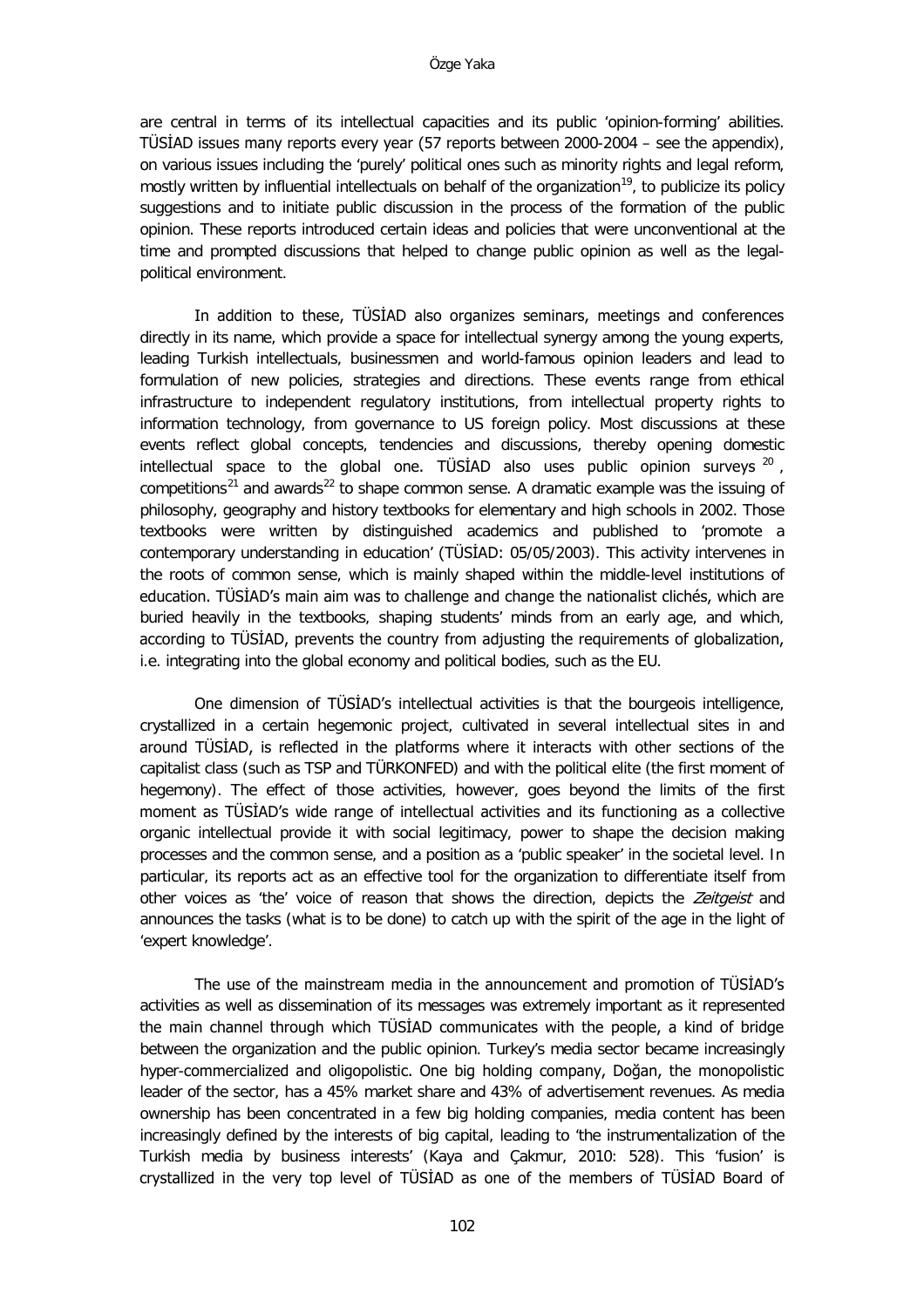Directors between 2003 and 2010, who became the chairwoman in 2007, Arzuhan Doğan Yalçındağ, was also the head of the Doğan Holding Company. Thus, the person who was in control of large parts of the mainstream media was also the representative of big capital. It was no coincidence that each and every speech of TÜSİAD's leading figures and all its press announcements appeared on TV channels and in newspapers, immediately.

# **TÜSİAD as a Political Party**

Defining the hegemonic moment in which a class transcends its own corporate interests, Gramsci says:

it is the phase in which previously germinated ideologies become 'party', come into confrontation and conflict, until only one of them, or at least a single combination of them, tends to prevail, to gain the upper hand, to propagate itself over the whole social area – bringing about not only a unison of economic and political aims, but also intellectual and moral unity, posing all the questions around which struggle rages not on a corporate but on a 'universal' plane, and thus creating the hegemony of a fundamental social group over a series of subordinate groups (Gramsci, 1971: 181-182).

This definition is the key to grasping TÜSİAD's hegemonic role in a Turkish context in terms of the 'decisive passage from the structure to the complex sphere of superstructures', from the economic-corporate moment to the political one. Before analysing TÜSİAD as a party, one should stress that this term should not be interpreted literally. What Gramsci is interested in when he defines a social actor as a political party, is its (political, moral, cultural, technical) modus operandi rather than its organizational form. Hence, the term 'political party' is not limited to political parties as the agents of pluralist parliamentarism; even a newspaper can function as a political party as Gramsci claims for the cases of The Times in England and Corriere della Sera in Italy (1971: 148-149).

The emergent political agency of TÜSİAD has been recognized by some studies such as Buğra and Savaşkan's (2014: 214), who understand TÜSİAD's establishment and its later activities as a political intervention to the ongoing instability and uncertainity of the Turkish political and economic regime and Uğur and Yankaya's (2008) who analyze TÜSİAD as a 'policy entrepreneur' in the context of EU conditionality. However, analysing TÜSİAD as a political party in the Gramscian sense enables us to develop a more comprehensive understanding of the political agency of TÜSİAD than provided by abovementioned accounts.

In the 1990s, without a strong (mainstream) political actor, in the face of successive economic and representative crises, and with the rise of the Kurdish and Islamist movements, the regime was gripped by a structural crisis in Turkey. The need for political regulation and normalization of the regime became increasingly clear to capital's representatives. As the then vice-chair of TÜSİAD's Board of Directors, Pekin Baran, concisely states: 'We saw the viability of free market economy depended on the presence of a pluralistic political structure with the largest possible participation and dialogue within various segments of society' (Baran, 2004: 1). 'Parties come into existence, and constitute themselves as organizations, in order to influence the situation at moments which are historically vital for their class' (Gramsci, 1971: 211). The 1990s, in this sense, should be seen as a vital turning point for the class interests of the Turkish bourgeoisie, the historical moment of *catharsis*, forcing it to reconstitute its class organization as a political party.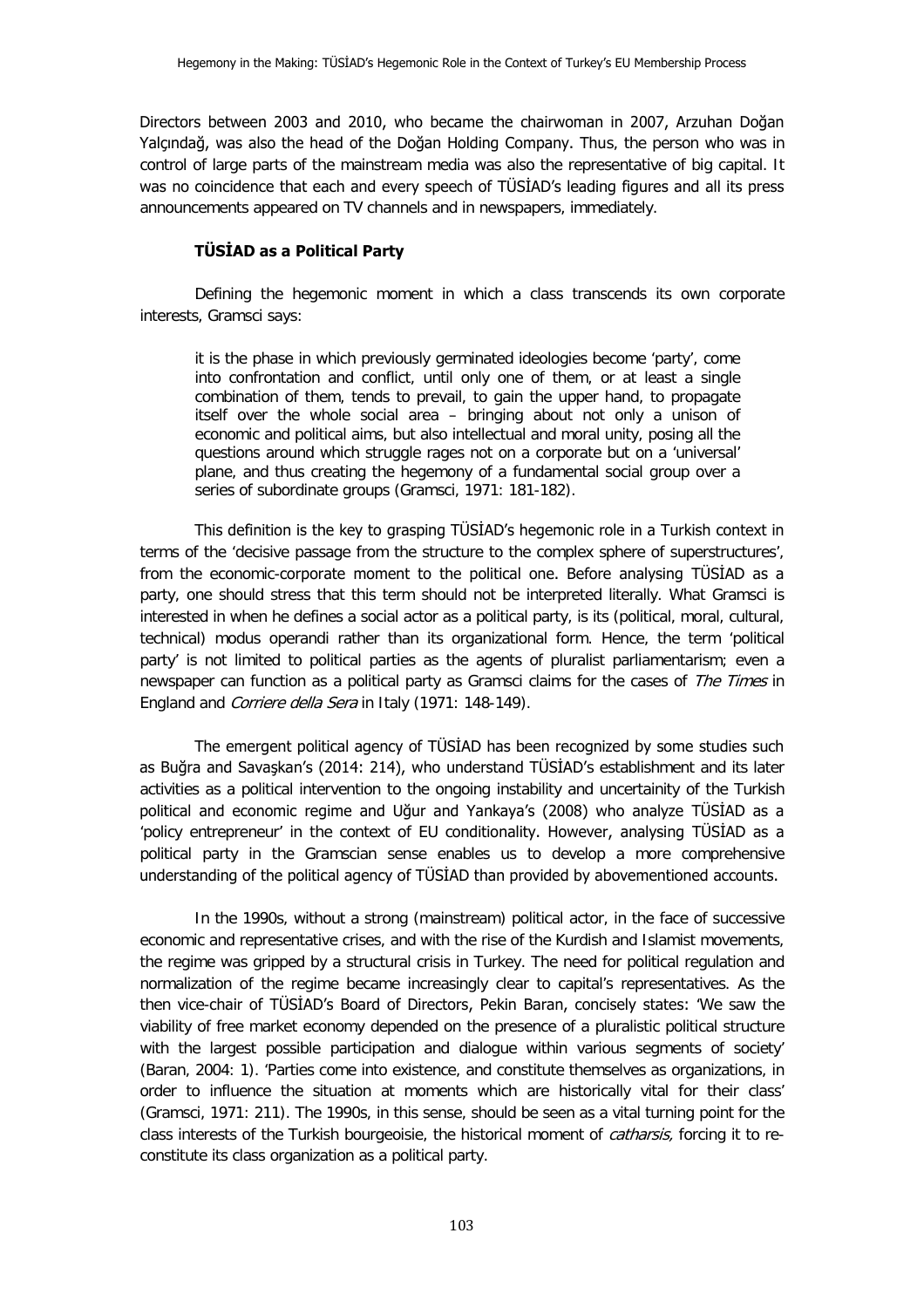Like a political party TÜSİAD conceived itself as supremely well-qualified to formulate a long-term vision for the country (TÜSİAD: 20/01/1997) and, sees itself as the primary prosecutor of the political, economic and social transformations (TÜSİAD: 19/07/2004). Its mission to undertake political transformation is so central to its functioning that to achieve a 'smooth change from within the system' belongs to its self-definition (TÜSİAD: 20/01/2007). As a party, TÜSİAD sets the political agenda, fixes targets and suggests solutions in different political contexts. Many examples illustrate this. In terms of agenda setting, after the Helsinki Summit, TÜSİAD consistently maintained that the main political aspiration of the country, including the political agenda of the government and parliament is (and should be) to advance the EU membership process (TÜSİAD: 09/11/2000). It systematically issued subtitles of the EU adjustment and defined the process step by step under the titles of political reforms, economic program, deepening of the Customs Union agreement and financial cooperation (TÜSİAD: 23/06/2001).

Besides setting the agenda, TÜSİAD also fixes the targets for the historical period in question, conditioning both the governmental authorities and the society. In the context of the EU membership process, TÜSİAD has been designating the targets, especially after critical events such as European Council Summits in terms of the conduct of the reform process. TÜSİAD also proposes new policies, legislations, solutions not only in the economic field, as expected from a professional organization, but in all important political and social matters, such as democratization, involving minority rights, individual freedoms and freedom of thought (1997, 2001 and 2002), judiciary reform (2003), re-constitution of health (2004) and educational (2003) systems, reform of public administration (2002, 2003) and election (2002) systems, equality between men and women (2000), etc. It thereby was capable of connecting wider interests and demands of the public under the umbrella of its hegemonic project.

Here, the strategic capacity of TÜSİAD, especially in terms of analysing the structural-historical conditions, reflecting upon them and formulating policy proposals to intervene and transform the situation with all due speed and flexibility should be underlined. TÜSİAD uses those sources to act with great speed to intervene in crisis situations. One example was its role in the settlement of the Cyprus question, taking initiative to resolve the conflicts emerged within the process by developing policies; suggesting and promoting certain solutions, orienting, warning, even threating the government(s)<sup>23</sup>.

Another one is its intervention to the coalition government crisis that emerged just before the adoption of the third round of EU adjustment laws. One coalition member, the MHP, opposed broadcasting in languages other than Turkish and challenged the abolition of capital punishment as it would nullify the death sentence on Abdullah Öcalan, the PKK leader. With great speed and flexibility, TÜSİAD acknowledged the crack in the government coalition and, given the urgency of the situation, issued a declaration five days before the parliamentary session. This called on the parliamentary parties to break the governmentopposition duality and form flexible alliances to ensure the adoption of the EU adjustment laws to satisfy the expectations of the public opinion (TÜSİAD: 29/07/2002). In other words, faced with a political crisis that would affect the course of EU membership, TÜSİAD formulated a policy to dissolve the unity of the coalition government and foster different parliamentary alliances to enact the EU adjustment laws. This strategy succeeded: The laws were passed with the support of two coalition members and the opposition despite the MHP's negative vote. Hence, an alternative coalition for that one critical occasion was established with the direction and support of TÜSİAD. As these examples show, TÜSİAD's role as a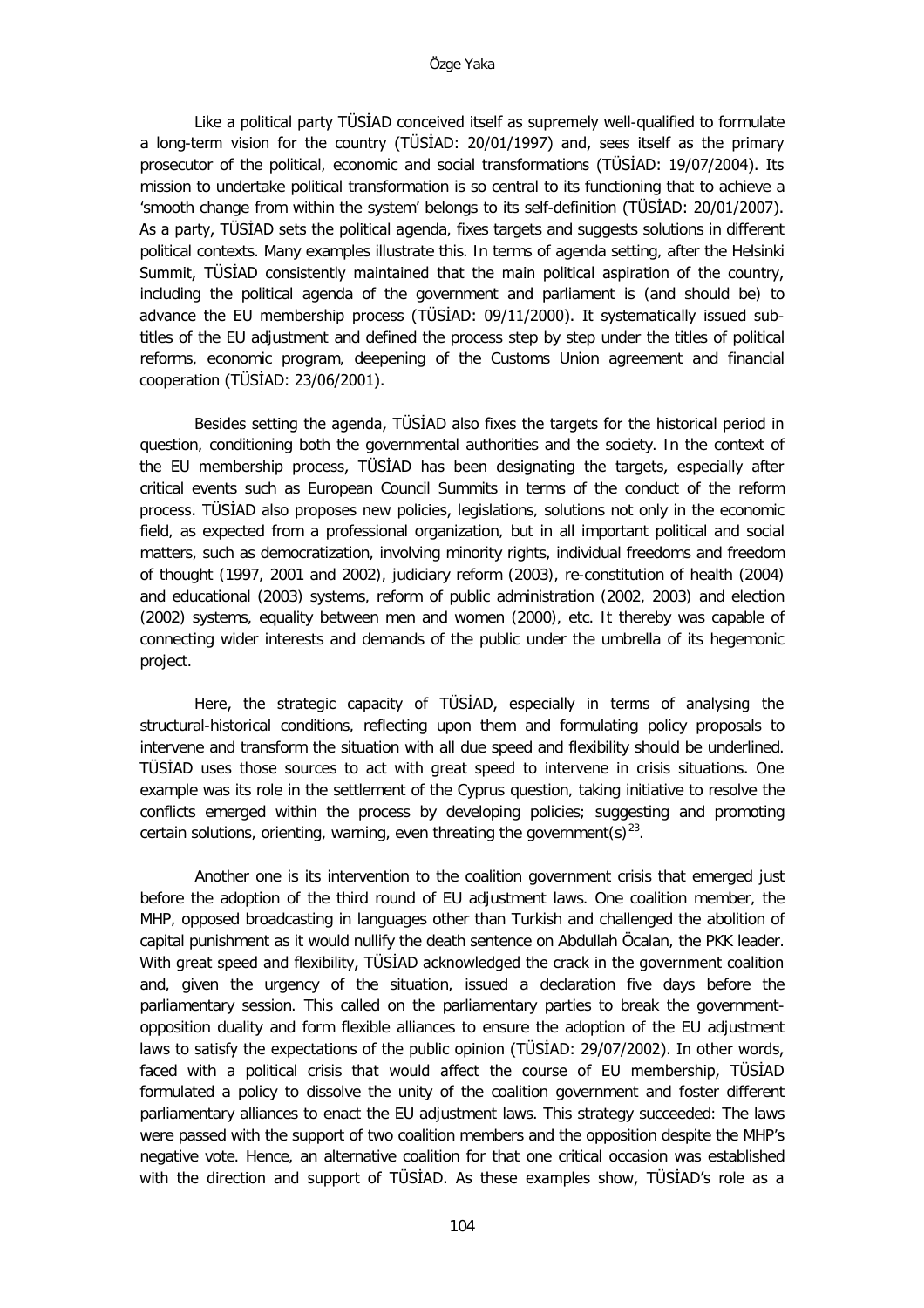political party is related closely to the activities of actual political parties in the Turkish political scene. TÜSİAD pursues its political role through orienting, directing, supporting, encouraging, discouraging, warning and threatening the actors of the political sphere, especially the government, to bring them in line with its own interests. It does so by creating a particular social and political environment such as publishing a report on death penalty and minority rights before the issue reached Parliament in order to prepare the political atmosphere and the public opinion on this issue (TÜSİAD: 05/2002).

EU membership stood at the centre of the activities of TÜSİAD both as a political party and a collective organic intellectual in the first half of the 2000s. It showed a remarkable capacity to present the EU membership as the solution of all the chronic problems of the country and as the only way to achieve a better future for people, through various means. This presentation and identification was a subject of hegemonic struggle, given against the nationalist anti-EU camp<sup>[24](#page-23-11)</sup>, which based its argument on the popular reaction against the biased attitude of the EU against Turkey and continuously underlined the risks and threats the EU membership process contains, directed against the national sovereignty, integrity and independence of Turkish Republic. Given the limits of the article, a detailed analysis of the hegemonic struggle between the nationalist anti-EU and the liberal pro-EU camps cannot be provided.

### **Conclusion: Hegemonic Struggles and the Crises of Hegemony**

TÜSİAD was substantially successful in maintaining its hegemonic project, the EU membership, in the first half of the 2000s as it becomes not only the main target of the capitalist class in general but also dominated the political arena and the common sense at the same time. Eurobarometer surveys found that 68% of the population supported EU membership in 2001, rising to 71% in 2002 and finally to 73% in 2003.<sup>[25](#page-23-12)</sup> In the first half of 2004 (in February and March), the public support remained very high, albeit slightly lower than 2003: 71 percent.<sup>[26](#page-23-13)</sup> Similarly, a series of surveys conducted from 1996 to 2006 by Prof. Ali Çarkoğlu with the support of the Sabancı University suggest that public support peaked at 74% in early 2003 $^{27}$ , which was the highest among the candidate countries at the time.

Hegemony, however, is inherently unstable and temporal as it depends on a continuous hegemonic struggle. In the face of new conditions (changing political environment within the EU, development of an 'enlargement fatigue' after the first wave of enlargements after 2004, growing disappointment of Turkish people after the 2004 Cyprus referendum<sup>[28](#page-23-15)</sup> which strengthened the nationalist reaction) and new hegemonic forces (AKP – Justice and Development Party), both TÜSİAD's role as a hegemonic actor and EU membership position as a hegemonic project began to be threatened. After a period of a hegemonic crisis, the period between the start of accession negotiations between Turkey and the EU in October 2005 and general elections between July 2007, the hegemonic position of EU membership began to dissolve in the face of an alternative hegemonic project of Islamic neoliberalism represented by the AKP government.<sup>[29](#page-23-16)</sup>

It is worth stressing here that the EU membership project has been neutralized not by an exclusive and reactionary nationalist intervention but through the inclusion and articulation of political Islam, which gradually weakened the project within the AKP's overall hegemonic vision. This new hegemonic vision aims at a religiously conservative society armed with a neoliberal understanding of free market capitalism. As a part of this vision, the AKP developed a new image of an independent and strong Turkey as a vigorous regional and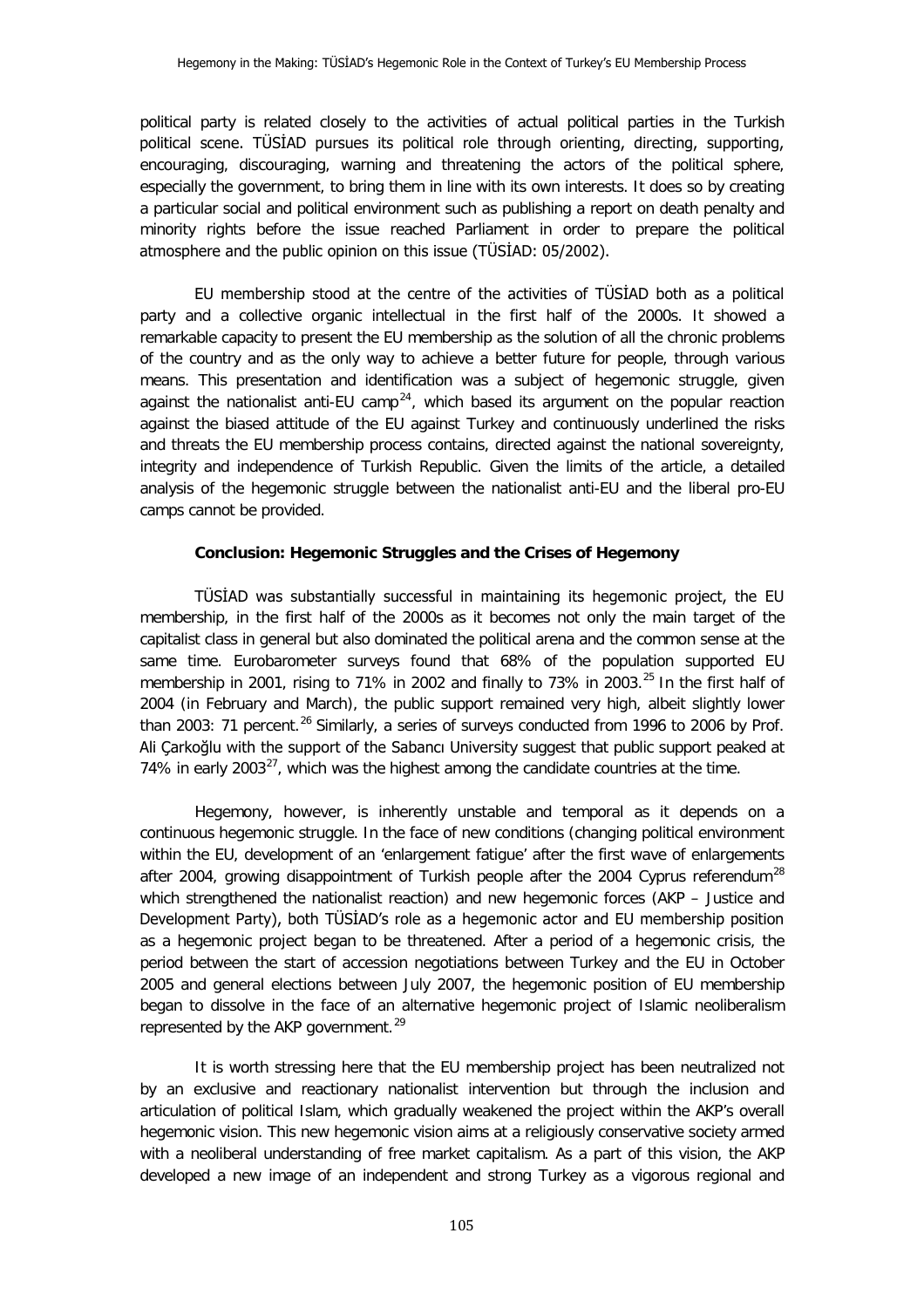global player, which changed the position of the EU membership project from being the hegemonic future project to one of the possible alternatives.

Faced with the AKP's rise as a new hegemonic force, in Poulantzasian vocabulary, TÜSIAD has been pushed onto the *defensive* after a period of being the *offensive* force. The rise of AKP has revealed TÜSİAD's structural weaknesses and the limits of its hegemonic power and capacities. Although it was considerably strong in producing a moral and intellectual leadership, leaving strong traces in the common sense, TÜSİAD's weakest point as regards overall hegemonic leadership was the popular aspect of hegemony production. Since TÜSİAD lacks the mass membership of a normal political party to organize the masses and the vast resources of the state, which would have provided direct access to the popular masses and facilitated their mobilization, it had to use mediatory mechanisms, such as the mainstream media, to produce hegemony in societal level. This left the hegemonic leadership of TÜSİAD vulnerable and dependent on certain temporary political and social conditions. As the conditions changed, TÜSİAD lost its control over the institutions and mechanisms, such as the media and political authority, through which it reached the popular masses; and, eventually, it found its hegemony within the power bloc challenged by Islamic capital, represented by other voluntary business associations such as MÜSİAD (Independent Industialists' and Businessmen's Association), ASKON (Anatolian Businessmen's Association), TUSKON (Turkish Confederation of Businessmen and Industrialists) [30](#page-23-17) and TÜMSİAD (All Industrialists' and Businessmen's Association).

The relationship between AKP and TÜSİAD has gradually deteriorated especially after 2007, in line with the gradual emergence of AKP's hegemonic project of Islamic neoliberalism. As TÜSİAD remained loyal to its ideal of a liberal democratic, secular and globally integrated free market regime, AKP's growing tendencies towards a more authoritarian form of capitalism – in which the arbitrary government intervention to punish and favour certain business groups has been normalised – has created a serious tension between those two actors. This tension become visible in Erdoğan's increasingly dismissive reactions to TÜSİAD's criticisms on issues such as the violation of freedom of thought and assembly, increasing police violence, violation of bureaucratic autonomy, judiciary independence and independence of the central bank, transformation of the primary education, changes in the public procurement law that violates principle of transparency, etc. From the presidency of Ümit Boyner (2010-2013) onwards, TÜSİAD raised its voice even more on what it conceives to be against contemporary (liberal) democratic norms, rule of law and civil rights and liberties.

Recently the then-president Muharrem Yılmaz reviewed the criticisms of TÜSİAD in a concise manner in his opening speech of 44. General Assembly of the Association: 'A country where rule of law is disregarded, the judicial mechanism is functioning subpar of EU norms, the autonomy of regulatory authorities is doubtful, the companies are pressured through use of tax penalties and other fines, the tender law is changed many times over...can not possibly receive foreign investment.' (Yılmaz, 2014). He calls for commitment to the founding principles of the Republic and the Copenhagen Criteria and asks a significant question: 'To Which world does Turkey belong'? This question echoes Ümit Boyner's remark that Turkey should decide whether she wants to be a small China or a big Finland (Zaman Newspaper, 19/12/2010). In similar lines, we can argue that AKP's and TÜSİAD increasingly differentiated approaches towards the EU membership stems from their different imaginaries of capitalism and the liberal, modern and secular capitalist imaginary represented by the EU membership is losing ground against the authoritarian, patriarchal, conservative and arbitrary form of it.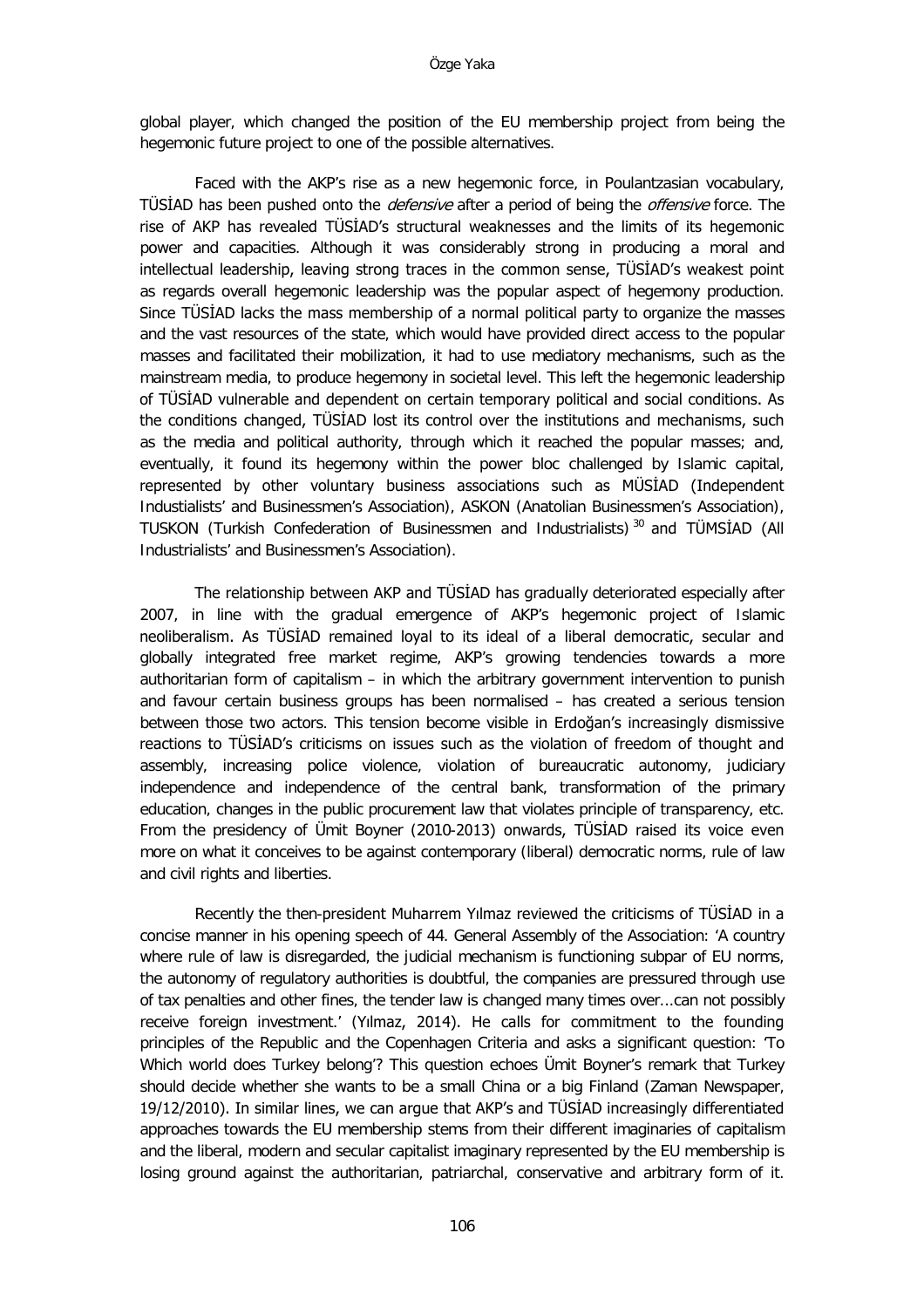However, the current configuration of hegemonic relations might also be temporal, emphasizing the structurally temporal character of hegemony, as the AKP's attempt at hegemony is under a strong challenge both of counter-hegemonic social forces, which became visible in the Gezi Park protests and of certain elements of the power bloc backed by international powers.

#### **Notes**

j

<sup>1</sup> This article is based on my PhD research conducted at Lancaster University between 2006 and 2011. A short version of the paper is presented at Spectrum Journal of Global Studies Conference in 2012 at METU, Ankara. I'd like to thank Prof. Bob Jessop for guidance and inspiration he provided throughout my PhD research and Prof. Andreas Bieler and Dr. Serhat Karakayali for their exceptional comments.

<sup>2</sup> For a discussion on transnationalisation of Turkish capitalist class(es) within the context of transnationalisation of the processes and relations of production, integration of the global capital and formation of a transnational historical bloc, see Şenalp and Şenalp, 2009. Şenalp and Şenalp argue that transnationalisation of Turkish capital in the post-1980 period has leaped forward after 1999 with the EU accession process and IMF programmes (which shared main economic principles of institionalisation of the neo-liberal transformation and removal of the obstacles preventing further global integration). This post-1999 period, for them, marks the formation of transnational historical bloc in Turkey, which includes domestic and foreign origined capitalist groups, supranational economic institutions and political bodies, business associations, etc. and which indicates not only to the transnationalisation of the economic activities but also the political decision making processes.

<sup>3</sup> The time period has been chosen with reference to the official recognition of Turkey as candidate for full membership in December 1999 and the start of accession negotiations in October 2005.

<sup>4</sup> The literature on TÜSİAD is dominated by statist-institutionalist (Buğra, 1994 and 1998; Arat, 1991) and liberal-pluralist (Öniş and Türem, 2001; Öniş, 2003; Ugur and Yankaya, 2008) perspectives. These studies view TÜSİAD in relatively narrow terms: as a business organization that serves the function of interest representation, as an NGO, as a pressure/lobby group, and, in one case, as a policy entrepreneur (Ugur and Yankaya, 2008).

<sup>5</sup> This lack, of course, is related with the way in which hegemony is conceptualized. The inherently temporal and unstable character of hegemony, which involves 'a continuous process of formation and superseding of unstable equilibria' (Gramsci, 1971: 182), requires sensitivity to the agential dimension. If hegemony is not structural, 'fundamental to the unity of all modern societies' as Joseph (2003) puts it, but rather temporal, relative and contextual, then, structural integration and social cohesion should be treated not as normal, but as deeply problematic (Jessop, 2003). In other words, the formation of hegemony is a matter of constant construction, as well as disintegration, shaped by multi-level interactions and struggles where different hegemonic imaginaries, meanings, discourses, interests and strategies intersect in various processes of dialogue, articulation, negotiation, embodiment, controversy and conflict.

<sup>6</sup> Considering the spiral movement between the theoretical framework and empirical work, empirical studies appear to be the primary way to test the analytical and explanatory capability of a theoretical framework and to improve the theory by raising questions, targeting gaps, vulnerabilities and inconsistencies (if any) involved in the theory, making it more sophisticated and variegated based on the historical/empirical results. In the case of theory of hegemony, historical/empirical studies are especially important as the term itself refers to the complex configuration of the relations of power and domination in a specific social formation. Hence, remaining loyal to Gramsci's acute spatial-temporal awareness, hegemony as a theoretical concept can only be understood and explained through a historical, empirical work focusing on a specific social formation, in a specific historical period. Such a work should explore the actors, dynamics and mechanisms of the production of hegemony; should reveal the processes, relations and practices through which hegemony is established, maintained, or challenged. As Kate Crehan points out, 'what in any given context constitutes hegemony can only be discovered through careful empirical analysis' (2002: 104).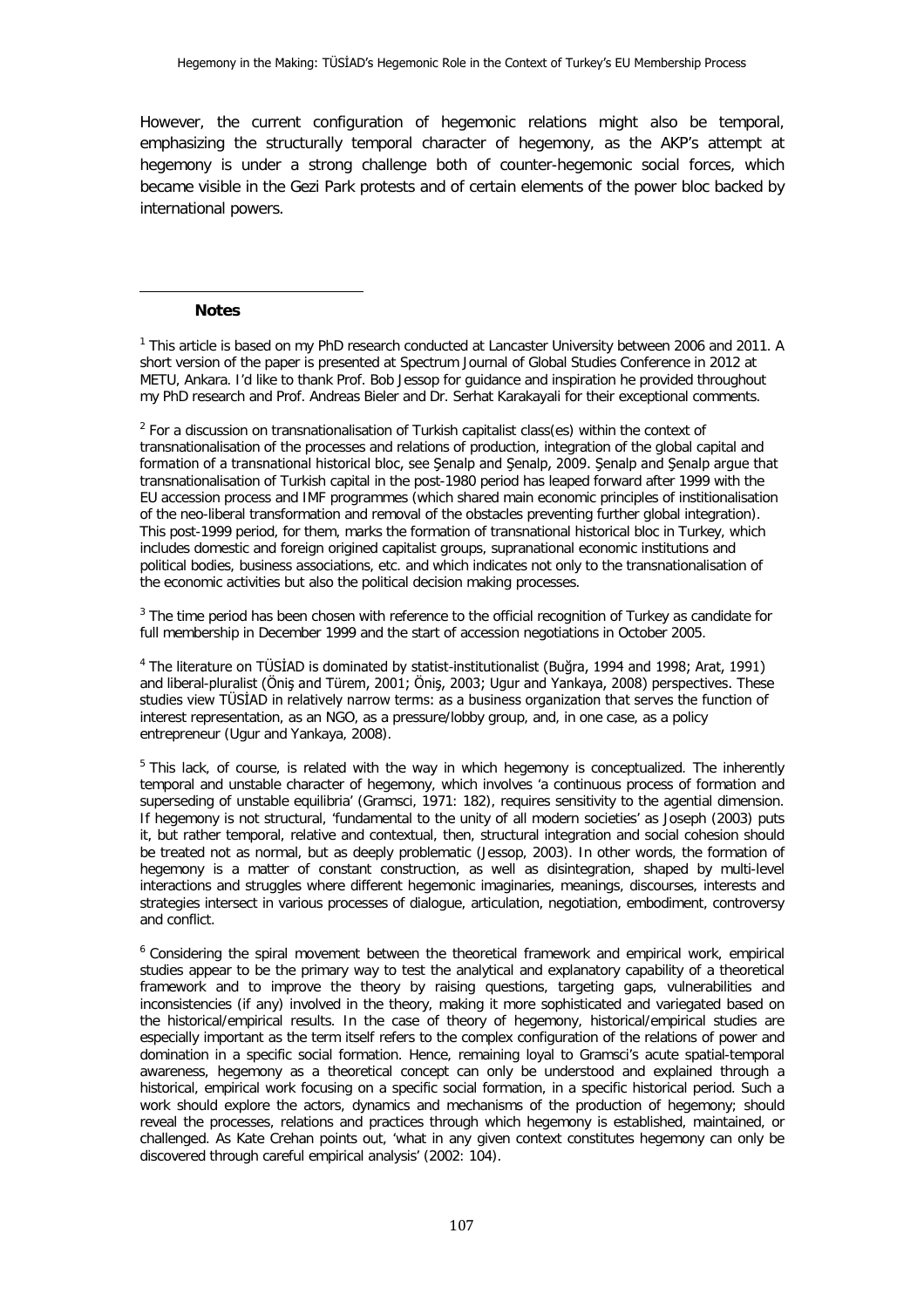<sup>7</sup> Strategic-relational approach (SRA) offers a relational solution to controversies about structure-action dialectics by examining structure in relation to action and action in relation to structure (Jessop, 2005). Less elliptically, it claims that structures are strategically-selective – they privilege certain actions, policies, discourses and strategies over others and actions are constrained by structurally-inscribed historical conditions.

<sup>8</sup> which is defined as the unity of the structure and superstructures by Gramsci (2000: 192)

<span id="page-17-1"></span><span id="page-17-0"></span><sup>9</sup> Van Apeldoorn's analysis of the European Roundtable of Industrialists (ERT) is helpful in exploring (one dimension) of TÜSİAD's hegemonic agency thanks to the striking similarities between the two bodies in organizational structure and strategic capacity. TÜSİAD and ERT are both relatively small organizations of the heads of Europe's/Turkey's largest corporations. Having 'less diverging interests to balance' compared to the formal chambers of industry and commerce, which represent private enterprises of whatever size and fractional alignment, allows them 'to play a more strategic role, one that transcends lobbying or interest representation in a more restricted sense' (van Apeldoorn, 2002: 105). As voluntary, private organizations they have 'a number of advantages over formal associations' such as acting 'with a relative speed and flexibility' (van Apeldoorn, 2002: 104). In addition, TÜSİAD functions in a very similar way in terms of developing a long-term perspective, formulating class interests from the vantage point of big capital, and articulating those interests 'at the level of hegemony'. One example of such forward-looking is TÜSİAD's intervention into the organic crises of the 1970s. Faced with the continuing balance of payment crises, which led in turn to rising inflation, unemployment and scarcity of foreign exchange, TÜSİAD did not demand short-term amendments or benefits from the government but mobilized public support through a huge media campaign in a 'public move to demand a change in the political-economic system' (Arat, 1991: 140), which was adopted by the policy level with January 24: 1980 decisions and implemented by the military coup which took place later that year.

 $10$  see also Poulantzas: 'the hegemonic class is the one which concentrates in itself, at the political level, the double function of representing the general interest of the people/nation and of maintaining specific domination among the dominant classes and fractions' (1978: 141).

<sup>11</sup> While certain activities target the maintenance of a relatively unified class interest in its relations with different sections of the capitalist class and with the political authorities, others aim to represent and reproduce this class interest in the societal level as the general, national-popular interest.

 $12$  This attempt draws on the early works of Morton and Bieler (2001) on structure-agency debate and Worth's argument to engage with the formation of hegemony in civil societial sphere, which has been ignored by neo-Gramscian IPE (for a later version, see Worth, 2011), and welcomes new critical contributions to neo-Gramscian IPE such as Ayers (2008) and McNally and Schwarzmantel (2009).

 $13$  Examples include Koc Holding which produces automobiles (Ford and Tofas) and consumer durables (Arcelik and Beko) and owns a bank (YapıKredi) and big finance group (KoçFinans); Sabancı Holding produces Toyota automobiles, tiles (Lassa), fabric (Yunsa), etc., and has a bank (Akbank) and other financial institutions, such as insurance (Aksigorta and AvivaSa), leasing (Ak Lease) and investment brokerage (Ak Securities, Ak Investment Fund and Ak Asset Management); Dogus Holding imports and sells automobiles, builds motorways, ports, tunnels and hydroelectric power plants, has four TV channels, four radio stations and seven periodicals and also has a bank (Garanti) and a big financial group with mortgage, investment, leasing and factoring companies. For a recent study showing the ways in which banking capital is interwoven with productive sectors, see Gültekin-Karakaş, 2009.

 $14$  TSP, under TÜSİAD's initiative, took a step towards further integration by transforming itself into the Turkish Enterprise and Business Confederation (TÜRKONFED) in November 2004, after the amendment of Turkish Civic Law on establishment of federations and confederations. Being more institutional and integrated than its precursor TSP, a confederation rather than a platform, TÜRKONFED remains as the ground on which big capital maintains its hegemony through articulating the demands of SMEs into a hegemonic project, filtering and balancing their interests in and around its own strategic orientation.

<sup>15</sup> Common sense is the 'philosophy of non-philosophers', 'the conception of the world which is uncritically absorbed by the various social and cultural environments in which the moral individuality of the average main is developed' (Gramsci, 1971: 419). Its significance is that it provides a popular ground, a historical inventory of ideas, representations, practices and experiences, on which the ideological forms of a particular historical period are shaped through a hegemonic-ideological struggle of meaning-making. That struggle aims to shape this 'fragmentary, incoherent and inconsequential'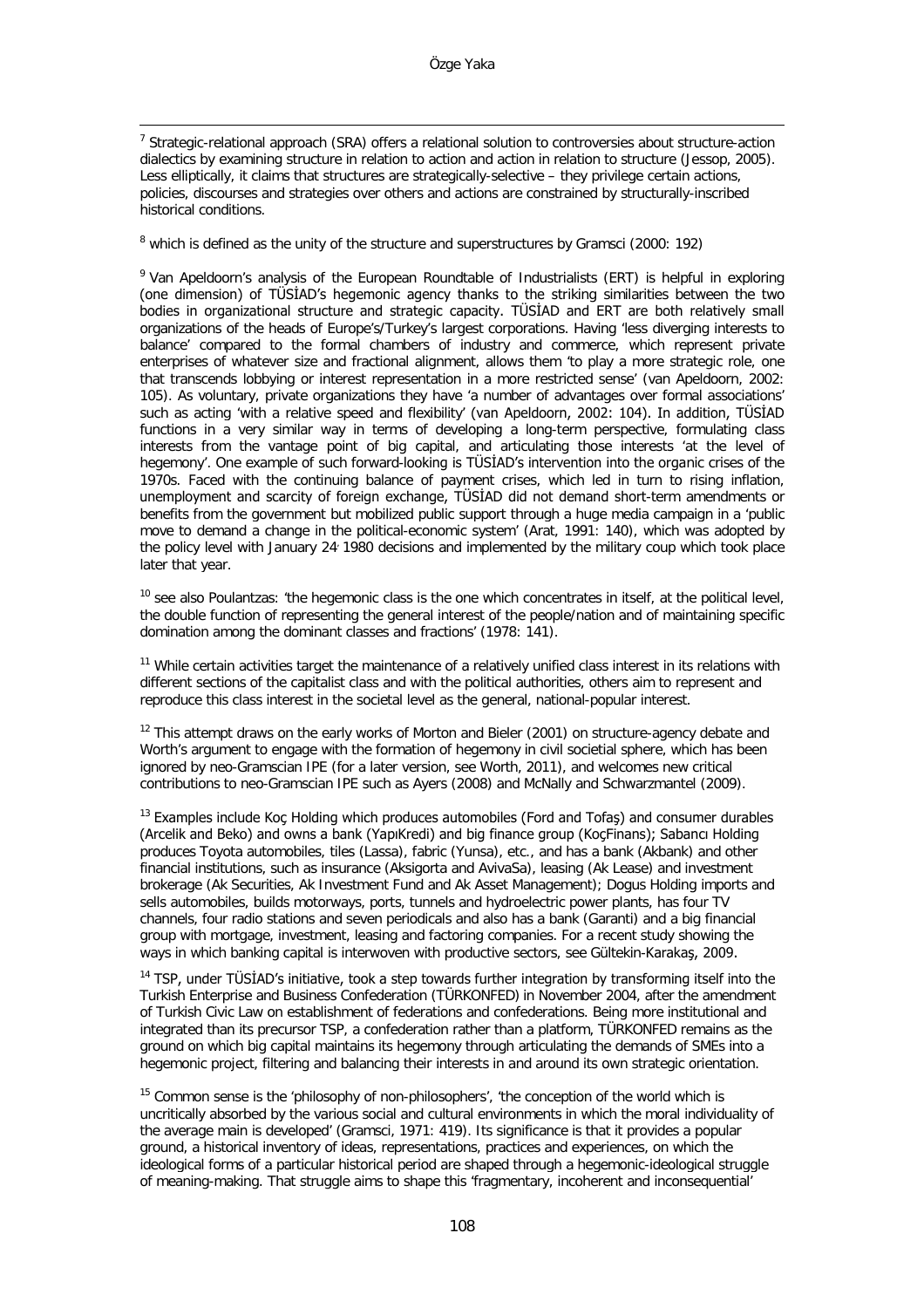conception of the world around a 'homogeneous, coherent and systematic' philosophy, 'to transcend a particular form of common sense and to create another which was closer to the conception of the world of the leading group' (Gramsci, 1971: 419-421).

<sup>16</sup> The term 'organic intellectual', in Gramsci, refers to the intellectual strata having 'organic structural ties with fundamental classes' (Crehan, 2002: 137). They are 'the dominant group's 'deputies' exercising the subaltern functions of social hegemony and political government' (Gramsci, 1971: 12). Thus, their role is critical in the formation of hegemony and societal integration. For, as Gramsci explains, the 'social system is integrated only when constituted as hegemonic system under direction of fundamental class which trusts its management to intellectuals' (Portelli, 1973: 10). Organic intellectuals play a key role in the 'organization and constitution of classes' (Buci-Glucksmann, 1980: 53) by performing 'the function of developing and sustaining the mental images, technologies and organizations which bind together the members of a class and of an historic bloc into a common identity' (Cox, 1983).

<sup>17</sup> The biggest holdings and most powerful capitalists have always been present in these councils either as members, or (most probably) as chairman. This can be clearly seen from the current and previous chairmen/women of the High Advisory Council and Board of Directors. The current chairwoman of Board of Directors, Canan Başaran Symes, is the chairwoman of the Turkish branch of an global giant: Allianz Insurance. Ex-chairman (2014-2015) Haluk Dinçer is the president of the Retail and Insurance Group of Sabancı Holding, the second largest holding company of Turkey. Muharrem Yılmaz (2013- 2014) is the head of Sütaş, a leading company in food industry. Ümit Boyner (2010-2013) is the representative of Boyner Holding, one of the leading groups within the non-food retail industry. The exchairman of the High Advisory Council and the chairwoman of the Board of Directors (before Boyner) were the son/daughter of the owners of the first and fourth biggest holdings of Turkey respectively (Mustafa Koç, son of Rahmi Koç – Koç Holding and Arzuhan Doğan Yalçındağ, daughter of Aydın Doğan – Doğan Holding). Current chairman of the High Advisory Council, Tuncay Özilhan, is the CEO of the Anadolu Group, one of the largest holding companıes of Turkey. If we consider the previous chairmen, we see that the biggest holdings such as Sabancı (Sakıp Sabancı and Ömer Sabancı), Ezcacıbaşı (Bülent Eczacıbaşi), Anadolu (Tuncay Özilhan), Akkök (Ömer Dinçkök), Tekfen (Feyyaz Berker), Boyner (Cem Boyner), etc., have been represented on the very top of TÜSİAD by their owners. The members of the High Advisory Council and Board of Directors are elected by all members of TÜSİAD, which displays the power of the biggest holdings-companies among the big capital. Thus, even among big capital, there is a kind of hierarchy in which the biggest of the big are on top.

<span id="page-18-1"></span><span id="page-18-0"></span><sup>18</sup> [http://www.TÜSİAD.org/TÜSİAD/TÜSİAD](http://www.t%C3%BCsi%CC%87ad.org/T%C3%9CS%C4%B0AD/T%C3%9CS%C4%B0AD---university-partnership-forums/)---university-partnership-forums/

<span id="page-18-2"></span><sup>19</sup> Here, we need to stress that TÜSİAD also establishes close ties with the most prominent intellectual figures of the country (traditional intellectuals), mostly academics and journalists, besides raising its own organic intellectuals within its organization, commissioning them to write reports and inviting them to write in their periodicals. One interesting detail is its inclusive attitude. Indeed, it is perfectly normal to see an article of a left-wing scholar, such as Prof. Ayşe Buğra, or even a Marxist intellectual, such as Prof. Cem Somel in TÜSİAD's periodical Görüş. It could be said that TÜSİAD gives a space to the opinions of the oppositional, left-wing, Marxist intellectuals, even though it does not share them, because it shows its capacity of inclusion and assimilation of the oppositional lines of thoughts and/or benefits from their accumulated knowledge and wisdom. Considering that hegemonic capacity is mainly about including, transforming and shaping the ideas, demands and interests of different sections of society, this inclusive attitude gives a hint about TÜSİAD's hegemonic capacity.

<span id="page-18-3"></span> $20$  Such as the public opinion survey on public sector, which is made and used by TÜSİAD to show 'public demand' for the re-structuring of public sector (TÜSİAD: 12/2002).

<sup>21</sup> Such as the organization of photography competition for high school students in cooperation with the Ministry of Education on Europe Day, 9<sup>th</sup> May 2003 (TÜSIAD: 09/05/2003) to promote the idea of 'being European'.

<sup>22</sup> Such as the constitution of an award under the name of 'TÜSİAD Bosphorus Prize for European Understanding' to reward institutions or persons contribute the EU integration of Turkey, given to former European Union Ambassador of Germany, Dr. Dietrich von Kyaw for the first time in Berlin (TÜSİAD: 09/01/2004).

<sup>23</sup> TÜSİAD has been the major actor pushing for a shift in Turkey's official Cyprus policy as well as in public opinion between the Helsinki Summit (December 1999) and the Cyprus referendum (April 2004).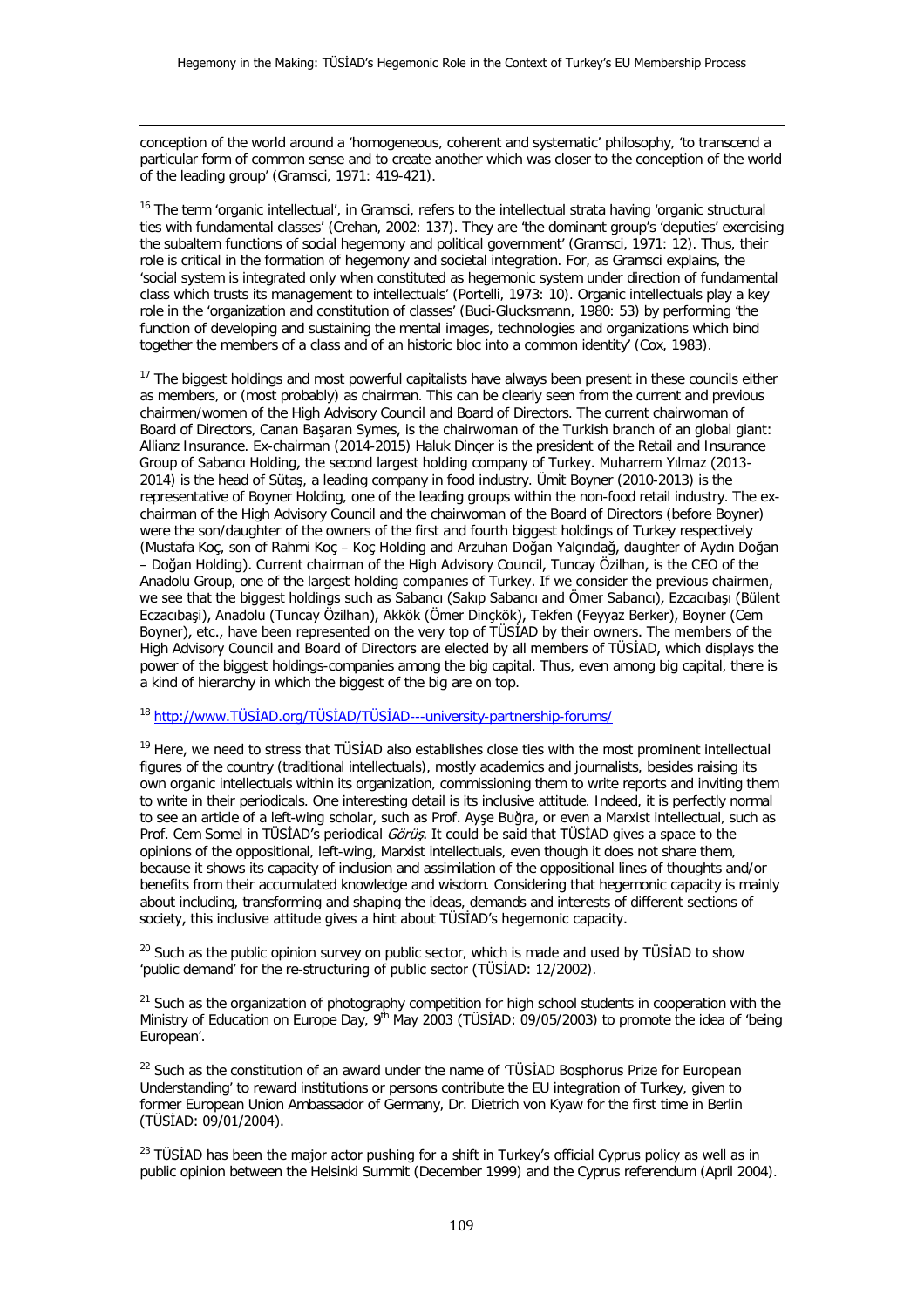<span id="page-19-0"></span>Its approach has been quite instrumental since it saw the Cyprus question as a sub-item on the EU membership agenda, as an obstacle to be solved before accession. TÜSİAD's role in the settlement process of the Cyprus question provides a perfect example to explore its functioning both as a collective organic intellectual and a political party. For a detailed analysis, see (Yaka, 2011).

<sup>24</sup> This camps consists of political parties such as the MHP (Nationalist Action Party), DSP (Democratic Left Party) and partly the CHP (Republican People's Party), NGOs such as ADD and newspapers such as Cumhuriyet at the time

[25http://ec.europa.eu/public\\_opinion/archives/cceb/2001/aceb20011\\_summary.pdf;](http://ec.europa.eu/public_opinion/archives/cceb/2001/aceb20011_summary.pdf) [http://ec.europa.eu/public\\_opinion/archives/cceb/2002/cceb\\_2002\\_highlights\\_en.pdf;](http://ec.europa.eu/public_opinion/archives/cceb/2002/cceb_2002_highlights_en.pdf) [http://ec.europa.eu/public\\_opinion/archives/cceb/2003/2003.2\\_highlights.pdf.](http://ec.europa.eu/public_opinion/archives/cceb/2003/2003.2_highlights.pdf)

<sup>26</sup> http://ec.europa.eu/public\_opinion/archives/cceb/2004/cceb\_2004.1\_highlights.pdf.

<sup>27</sup> [http://research.sabanciuniv.edu/21/1/3011800001129.pdf.](http://research.sabanciuniv.edu/21/1/3011800001129.pdf)

<sup>28</sup> It was widely expected in Turkey that positive vote of Turkish Cypriots to the Annan Plan would remove the 'Cyprus obstacle' on the way towards the EU membership, which, for general public opinion, has not happened

<sup>29</sup> Public support to the EU membership fell to 42% in October 2008, rising by only 3% in November 2009, the last survey made by Eurobarometer, see

[http://ec.europa.eu/public\\_opinion/cf/showchart\\_column.cfm?keyID=5&nationID=30,&startdate=2004.](http://ec.europa.eu/public_opinion/cf/showchart_column.cfm?keyID=5&nationID=30,&startdate=2004.10&enddate=2009.11) [10&enddate=2009.11;](http://ec.europa.eu/public_opinion/cf/showchart_column.cfm?keyID=5&nationID=30,&startdate=2004.10&enddate=2009.11)

[http://ec.europa.eu/public\\_opinion/cf/showchart\\_column.cfm?keyID=5&nationID=30,&startdate=2004.](http://ec.europa.eu/public_opinion/cf/showchart_column.cfm?keyID=5&nationID=30,&startdate=2004.10&enddate=2009.11) [10&enddate=2009.11.](http://ec.europa.eu/public_opinion/cf/showchart_column.cfm?keyID=5&nationID=30,&startdate=2004.10&enddate=2009.11)

<sup>30</sup> The relationship between TUSKON and the AKP government has radically been transformed in relation with the recent dispersion of the AKP – Gülen movement coalition in 2013.

#### **References**

- Arat, Y. (1991), 'Politics and Big Business: Janus-Faced Link to the State' in M. Heper (ed.), Strong State and Economic Interest Groups: The Post-1980 Turkish Experience. New York, Walter de Gruyter: 135-148.
- Ayers, A. (eds.) (2008), Gramsci, Political Economy and International Relations Theory: Modern Princes and Naked Emperors. New York: Palgrave Macmillan.
- Bieler, A. and Morton, A.D. (2001), 'The Gordion Knot of Agency Structure in International Relations: A Neo-Gramscian Perspective', European Journal of International Relations. 7 (1): 5-35.
- Buci-Glucksmann, C. (1980), *Gramsci and the State*. London: Lawrence & Wishart.
- Buci-Glucksmann, C. (1982), 'Hegemony and Consent: A Political Strategy'. In Sassoon A.S. (eds), Approaches to Gramsci, London: Writers & Readers: 116-126.
- Buğra, A. (1994), State and Business in Modern Turkey: A Comparative Study. Albany, NY: State University of New York Press.
- Buğra, A. and Savaşkan, O. (2014), Türkiye'de Yeni Kapitalizm: Siyaset, Din ve İş Dünyası. İstanbul: İletişim Yayınları.
- Cox, R. (1983), 'Gramsci, Hegemony and International Relations: An Essay in Method',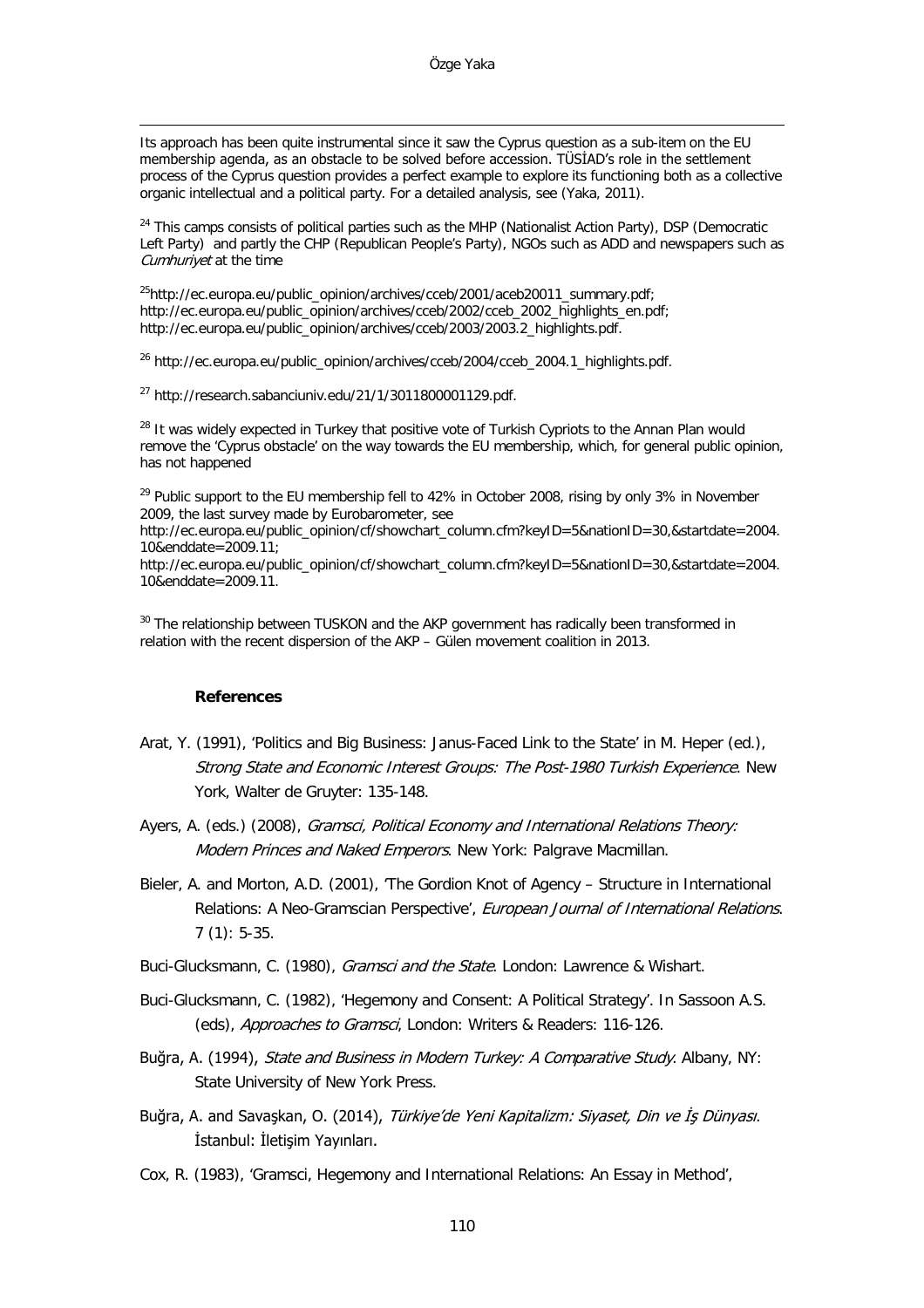Millennium, 12 (2): 162-175.

- Crehan, K. (2002), Gramsci, Culture and Anthropology. London: Pluto Press.
- Crouch, C. (2004), Post-democracy. Malden, MA: Polity.
- Della, P. D. and Diani, M. (2006), Social Movements: An Introduction. Malden, MA: Blackwell.
- <span id="page-20-1"></span><span id="page-20-0"></span>Demirkol, Ö. (2009), The Businessmen and the EU: The Case of TUSIAD. Saarbrücken: VDM Verlag Dr. Müller.
- Eczacıbaşı, B. (1992a), '21. Yüzyıla Doğru Yeni Bir 'Görüş'', Görüş, 1: 12-13.
- Ercan, F. (2009), 'Sermayeyi Haritalandırmaya Dönük Kavramsal Düzenekler', Praksis, 19: 09-53.
- Germain, R.D. and Kenny, M. (1998), 'Engaging Gramsci: International Relations Theory and the New Gramscians', Review of International Studies, 24: 3-21.
- Gill, S. (1991), American Hegemony and the Trilateral Commission. Cambridge: Cambridge University Press.
- Gültekin-Karakaş, D. (2009), 'Sermayenin Uluslarasılaşma Sürecinde Türkiye Banka Reformu ve Finans Kapital-içi Yeniden Yapılanma'. Praksis, 19: 95-131.
- <span id="page-20-2"></span>Güzelsarı, S. and Aydın, S. (2010), 'Türkiye'de Büyük Burjuvazinin Örgütlü Yükselişi: Siyasal ve Yönetsel Süreçlerin Biçimlendirilmesinde TÜSİAD', Abant İzzet Baysal Üniversitesi Sosyal Bilimler Enstitüsü Dergisi, 20(1): 43-68.
- Gramsci, A. (1971), Selections from the Prison Notebooks, edited by Q. Hoare and G. Nowell-Smith. London: Lawrence & Wishart.
- Gramsci, A. (2000), The Gramsci Reader: Selected Writings 1916-1935, edited by D. Forgacs. New York: New York University Press.
- Jessop, B. (1982), The Capitalist State: Marxist Theories and Methods. Oxford: Martin Robertson & Company Ltd.
- Jessop, B. (2003), 'Putting the Hegemony in Its Place', Journal of Critical Realism, 2(1):138-148.
- Jessop, B. (2005), 'Critical Realism and the Strategic-Relational Approach', New Formations, 56: 40-56.
- Joseph, J. (2003), 'Re-Stating Hegemonic Theory', Journal of Critical Realism, 2(1): 127-137.
- Holman, O. (2004), 'Integrating Peripheral Europe: The Different Roads to `Security and Stability` in Southern and Central Europe', Journal of International Relations and Development, 7: 208-236.
- Kaya, R. and Çakmur, B. (2010), 'Politics and the Mass Media in Turkey', Turkish Studies, 11(4): 521-537.
- Kayhan, M. (15/01/1999), Speech Delivered at the 29<sup>th</sup> General Assembly of TÜSİAD, located in the Archives of TÜSİAD Headquarters, İstanbul.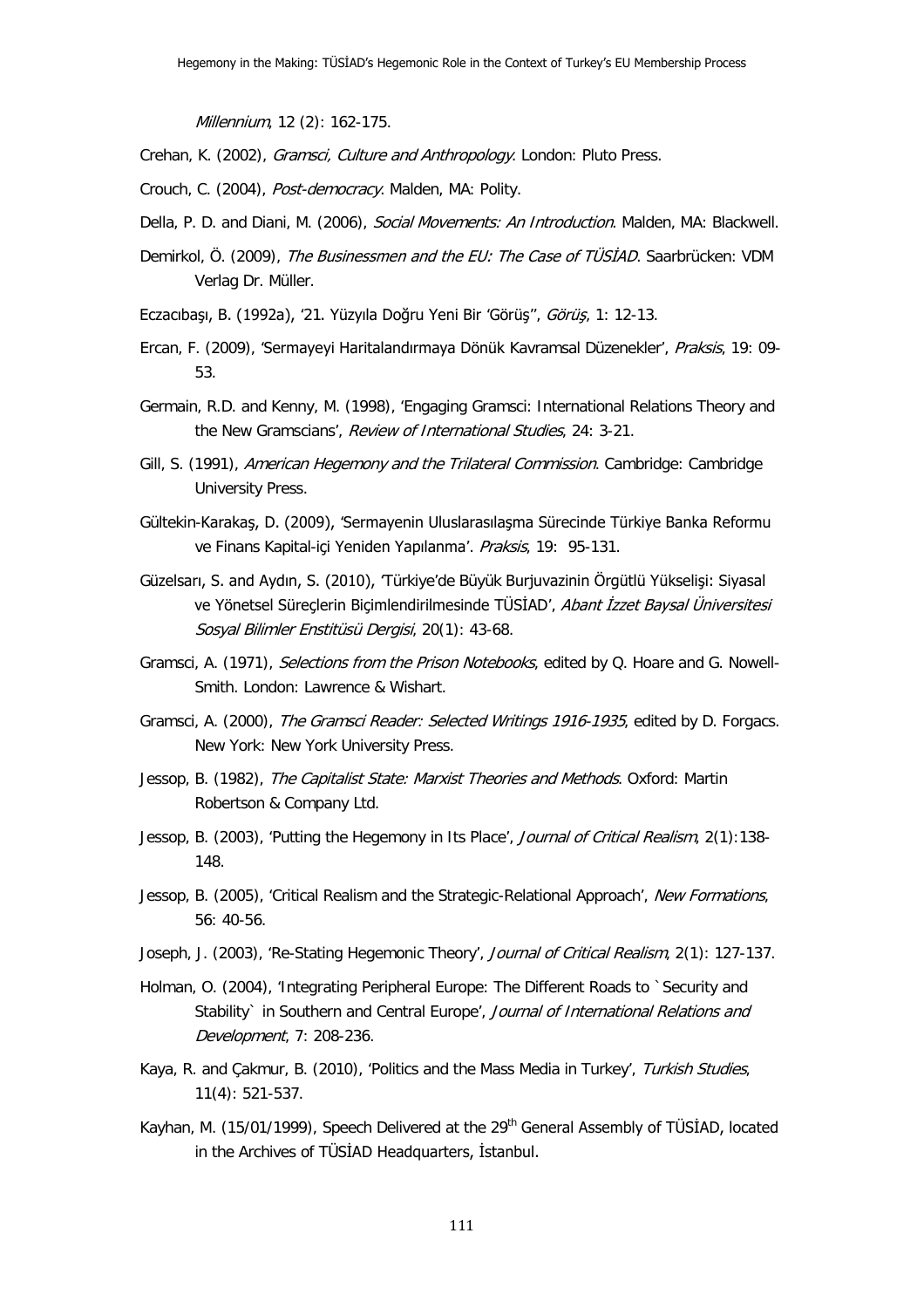- Koç, M. (30/05/2003), 'Turkey-EU Relations and the Role of the Private Sector', speech delivered at Deutsche Bank Conference, available at [http://www.TÜSİAD.org/\\_\\_rsc/shared/file/2003](http://www.tusiad.org/__rsc/shared/file/2003-05-30-MustafaKocsSpeech.pdf)-05-30-MustafaKocsSpeech.pdf, last accessed on 26.07.2011.
- Koç, M. (25/01/2007), Speech at the at the  $37<sup>th</sup>$  General Assemble of TÜSİAD, available at http://www.TÜSİAD.org/\_\_rsc/shared/file/2007-01-25- MustafaVKocun37GenelKurulKonusmasi.pdf, last accessed on 26.07.2011.
- McNally, M. and Schwarzmantel, J. (ed.) (2009), Gramsci and Global Politics: Hegemony and Resistance. London: Routledge.
- Öniş, Z. (2003), 'Domestic Politics, International Norms and Challenges to the State: Turkey-EU Relations in the post-Helsinki Era' in A.Çarkoğlu and B. Rubin (eds), Turkey and the European Union: Domestic Politics, Economic Integration and International Dynamics. London, Frank Cass: 9-34.
- Portelli, H. (1973), *Gramsci y el bloque histórico*. Mexico: Siglio Ventiuno.
- Poulantzas, N. (1978), Political Power and Social Classes. London: Verso.
- Poulantzas, N. (1980), State, Power, Socialism. London: Verso.
- Sabancı, Ö. (25/01/2007), Speech at the 37<sup>th</sup> General Assemble of TÜSİAD, available at http://www.TÜSİAD.org/\_\_rsc/shared/file/25-01- 2007TÜSİADYonetimKuruluBaskaniOmerSabancinin37-GenelKurulKonusmasi.pdf, last accessed on 26.07.2011.
- <span id="page-21-0"></span>Şenalp, M.G. and Şenalp, Ö. (2009), 'Sermayenin ve Devletin Ulusötesileşmesi ve Türkiye'de Ulusötesi Tarihsel Blok Oluşumu', Praksis, 19, pp. 191-240.
- TSP (25/11/1999), located in the Archives of TÜSİAD Headquarters, İstanbul.
- TSP (24/09/2004), available at http://www.TÜSİAD.org/\_\_rsc/shared/file/basin-bulteni-2004- 90.pdf, last accessed on 26.07.2011.
- TSP (03/12/2004), available at http://www.TÜSİAD.org/\_\_rsc/shared/file/basin-bulteni-2004- 118.pdf, last accessed on 26.07.2011
- TÜSİAD (20/01/1997), 'TÜSİAD Calls on Everyone to Make Common Cause for Democracy', Press Release, located in the Archives of TÜSİAD Headquarters, İstanbul.
- TÜSİAD (13/12/1999), Press Release on Turkey's Candidature, located in the Archives of TÜSİAD Headquarters, İstanbul.
- TÜSİAD (09/11/2000), 'AB'ye Uyum, Hükümet ve Parlamento Açısından 2001 Yılının Temel İcraat Programını Oluşturuyor'. Press Release, located in the Archives of TÜSİAD Headquarters, İstanbul.
- TÜSİAD (23/06/2001), Press Release on the Economic Crises in Turkey, Press Release, located in the Archives of TÜSİAD Headquarters, İstanbul.
- TÜSİAD (05/2002), Türkiye'de Demokratikleşme Perspektifleri ve AB Kopenhag Siyasi Kriterleri: Görüşler ve Öncelikler, No: 3-4: Ölüm Cezası, Kültürel Yaşama ve Bireysel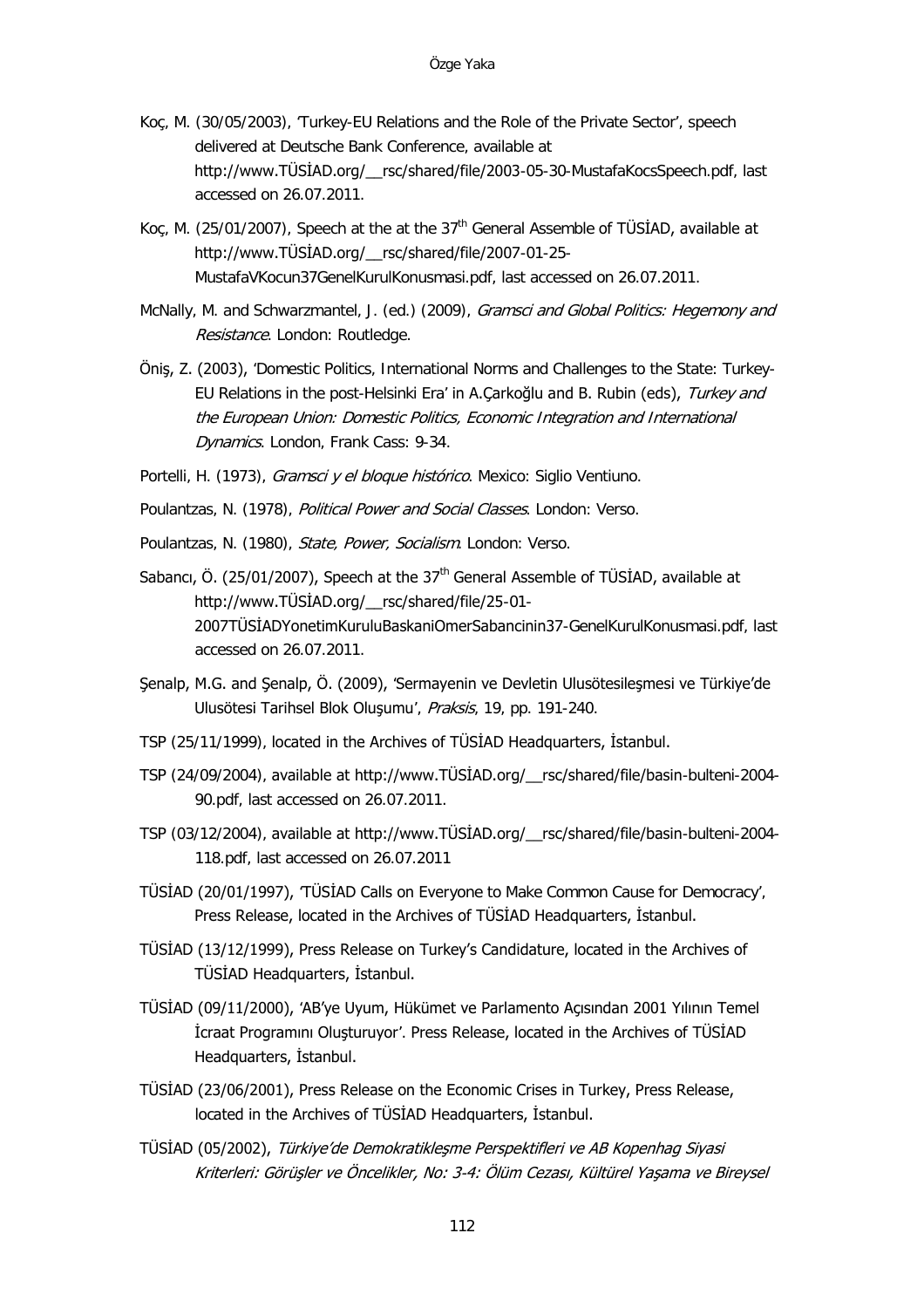Özgürlükler, Report on Death Penalty, Cultural Rights and Individual Freedoms, available at [http://www.TÜSİAD.org/\\_\\_rsc/shared/file/dem.pdf](http://www.tusiad.org/__rsc/shared/file/dem.pdf), last accessed on 26.07.2011.

- TÜSİAD (05/06/2002), 'Toplumsal Mutabakat 7 Haziran Zirvesinde Mutlaka Sağlanmalıdır', Press Release, available at [http://www.TÜSİAD.org/\\_\\_rsc/shared/file/basin](http://www.tusiad.org/__rsc/shared/file/basin-bulteni-2002-12.pdf)-bulteni-[2002-12.pdf,](http://www.tusiad.org/__rsc/shared/file/basin-bulteni-2002-12.pdf) last accessed on 26.07.2011.
- TÜSİAD (29/07/2002), 'Siyasi Partiler AB'ye uyum yasaları konusunda Mecliste Farklı İttifaklar Oluşturabilmeli', Press Release, available at [http://www.TÜSİAD.org/\\_\\_rsc/share](http://www.tusiad.org/__rsc/shared/file/basin-bulteni-2002-23.pdf)d/file/basin-bulteni-2002-23.pdf, last accessed on 26.07.2011.
- TÜSİAD (12.2002), Kamu Reformu Araştırması, Public Opinion Survey on Public Reform, available at http://www.TÜSİAD.org/\_\_rsc/shared/file/kamureformu.pdf, last accessed on 26.07.2011.
- TÜSİAD (09.05.2003), ''Türkiye'den Avrupa'ya Yeni Renkler'' Fotoğraf Yarışması sonuçlandı', Press Release, available at [http://www.TÜSİAD.org/\\_\\_rsc/shared/file/basin](http://www.tusiad.org/__rsc/shared/file/basin-bulteni-2003-33.pdf)-bulteni-[2003-33.pdf,](http://www.tusiad.org/__rsc/shared/file/basin-bulteni-2003-33.pdf) last accessed on 26.07.2011.
- TÜSİAD (09.01.2004), 'TÜSİAD Alman Büyükelçisi Dr. Kyaw'a Ödülünü Bugün Veriyor', Press Release, available at [http://www.tusiad.org/\\_\\_rsc/shared/file/basin-bulteni-2004-](http://www.tusiad.org/__rsc/shared/file/basin-bulteni-2004-03.pdf) [03.pdf,](http://www.tusiad.org/__rsc/shared/file/basin-bulteni-2004-03.pdf) last accessed on 26.07.2011.
- Ugur, M. and Yankaya, D. (2008), 'Policy Enterpreneurship, Policy Opportunism and EU Conditionality: The AKP and TÜSIAD Experience in Turkey', Governance: An International Journal of Policy, Administration and Institutions, 22(4): 581-601.
- <span id="page-22-0"></span>van Apeldoorn, B. (2002) Transnational Capitalism and the Struggle over European Integration. London: Routledge.
- van der Pijl, K. (1984), The Making of an Atlantic Ruling Class. London: Verso.
- Worth, O. (2008), 'The Poverty and Potential of Gramscian Thought in International Relations', International Politics, 45(6): 633-645.
- Worth, O. (2011), 'Recasting Gramsci in International Politics', Review of International Studies, 37(1): 373-392.
- Yaka, Ö. (2011), Transformation of Turkey's Cyprus Policy: From a National Cause to an Impediment. Lap Lambert, Saarbrücken, Germany.
- Yalman, G. L. (2001), 'The Turkish State and Bourgeoisie in Historical Perspective: A Relativist Paradigm or a Panoply of Hegemonic Strategies'. In N. Balkan and S. Savran (eds), In the Politics of Permanent Crises: Class, Ideology and State in Turkey. New York, Nova Science Publishers: 21-54.
- Yılmaz, M. (23/01/2014), '44. General Assembly Opening Speech', available at http://www.tusiad.org/information-center/press-room/speeches/the-opening-speechdelivered-by-mr--muharrem-yilmaz--the-president-of-tusiad-board-of-directors-athigh-advisory-council-meeting-in-ankara/